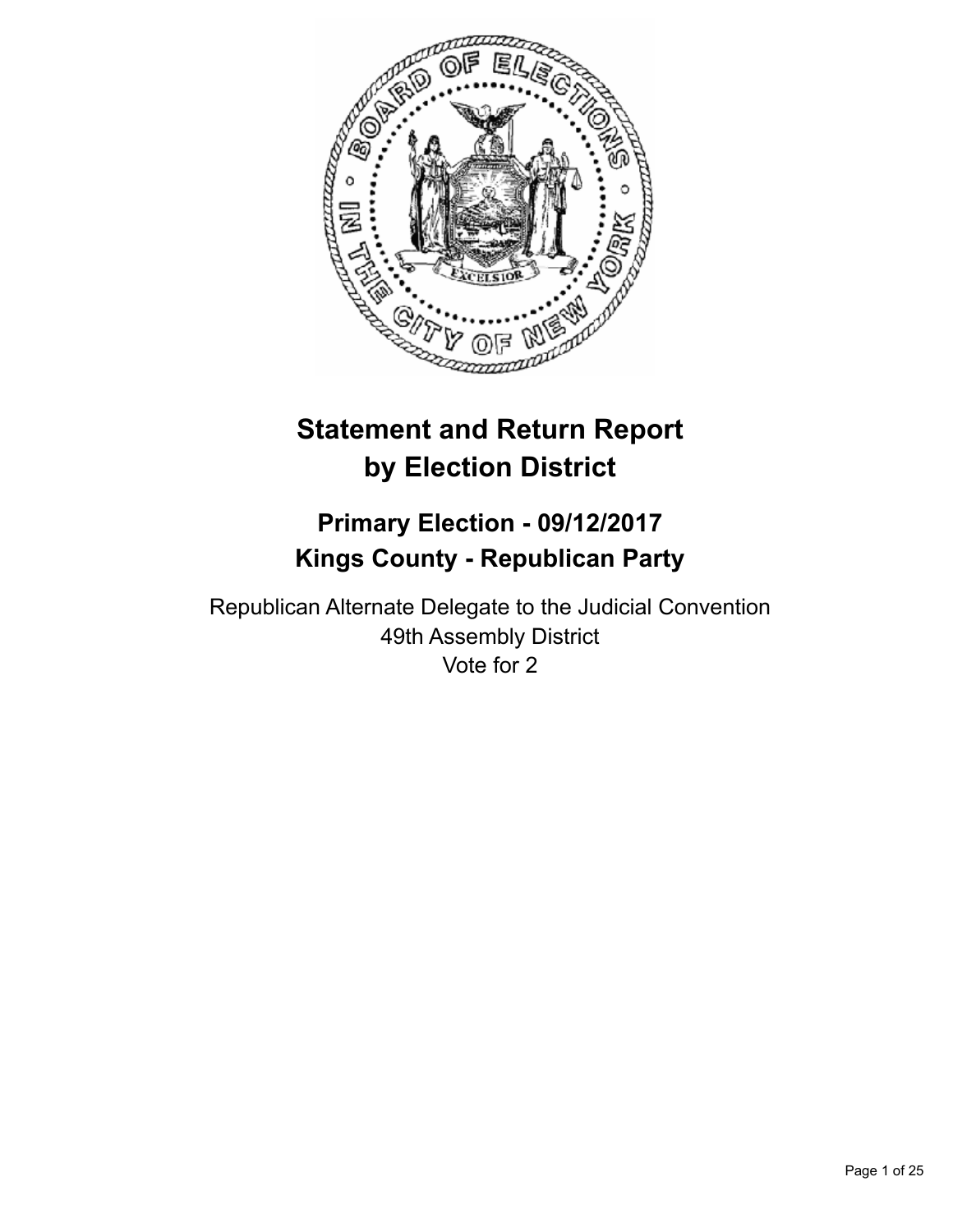

| PUBLIC COUNTER                                           | 2 |
|----------------------------------------------------------|---|
| <b>MANUALLY COUNTED EMERGENCY</b>                        | 0 |
| ABSENTEE / MILITARY                                      | 2 |
| AFFIDAVIT                                                | 0 |
| <b>Total Ballots</b>                                     | 4 |
| Less - Inapplicable Federal/Special Presidential Ballots | 0 |
| <b>Total Applicable Ballots</b>                          | 4 |
| THOMAS J. CAFARELLA                                      | 0 |
| <b>SEAN V. ROWLEY</b>                                    | 0 |
| <b>THOMAS DEGREZIA</b>                                   | 3 |
|                                                          |   |
| <b>Total Votes</b>                                       | 3 |

#### **002/49**

| PUBLIC COUNTER                                           |   |
|----------------------------------------------------------|---|
| <b>MANUALLY COUNTED EMERGENCY</b>                        | 0 |
| ABSENTEE / MILITARY                                      | 0 |
| <b>AFFIDAVIT</b>                                         | 0 |
| <b>Total Ballots</b>                                     |   |
| Less - Inapplicable Federal/Special Presidential Ballots | 0 |
| <b>Total Applicable Ballots</b>                          |   |
| THOMAS J. CAFARELLA                                      | 0 |
| <b>SEAN V. ROWLEY</b>                                    |   |
| THOMAS DEGREZIA                                          |   |
| <b>Total Votes</b>                                       | 2 |
|                                                          |   |

| PUBLIC COUNTER                                           | 0 |
|----------------------------------------------------------|---|
| <b>MANUALLY COUNTED EMERGENCY</b>                        | 0 |
| ABSENTEE / MILITARY                                      | 0 |
| AFFIDAVIT                                                | 0 |
| <b>Total Ballots</b>                                     | 0 |
| Less - Inapplicable Federal/Special Presidential Ballots | 0 |
| <b>Total Applicable Ballots</b>                          | 0 |
| THOMAS J. CAFARELLA                                      | 0 |
| <b>SEAN V. ROWLEY</b>                                    | 0 |
| <b>THOMAS DEGREZIA</b>                                   | 0 |
| <b>Total Votes</b>                                       | 0 |
|                                                          |   |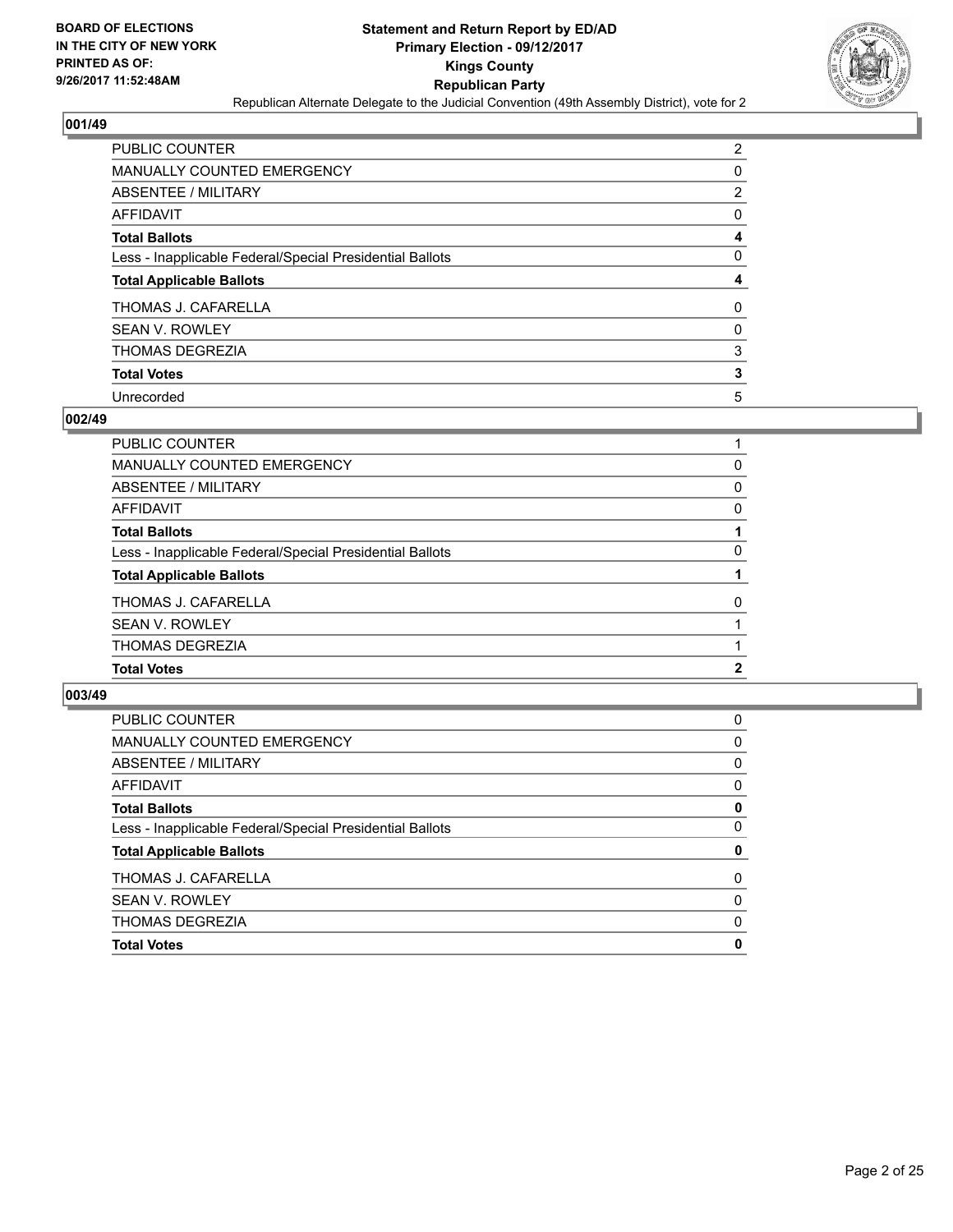

| PUBLIC COUNTER                                           | 8  |
|----------------------------------------------------------|----|
| <b>MANUALLY COUNTED EMERGENCY</b>                        | 0  |
| ABSENTEE / MILITARY                                      |    |
| AFFIDAVIT                                                | 0  |
| <b>Total Ballots</b>                                     | 9  |
| Less - Inapplicable Federal/Special Presidential Ballots | 0  |
| <b>Total Applicable Ballots</b>                          | 9  |
| THOMAS J. CAFARELLA                                      | 7  |
| <b>SEAN V. ROWLEY</b>                                    | 6  |
| <b>THOMAS DEGREZIA</b>                                   |    |
| <b>Total Votes</b>                                       | 14 |
| Unrecorded                                               | 4  |

#### **005/49**

| <b>PUBLIC COUNTER</b>                                    | $\overline{2}$ |
|----------------------------------------------------------|----------------|
| <b>MANUALLY COUNTED EMERGENCY</b>                        | $\Omega$       |
| <b>ABSENTEE / MILITARY</b>                               | 0              |
| <b>AFFIDAVIT</b>                                         | 0              |
| <b>Total Ballots</b>                                     | $\overline{2}$ |
| Less - Inapplicable Federal/Special Presidential Ballots | $\Omega$       |
| <b>Total Applicable Ballots</b>                          | $\mathbf{2}$   |
| THOMAS J. CAFARELLA                                      | $\overline{2}$ |
| <b>SEAN V. ROWLEY</b>                                    |                |
| <b>THOMAS DEGREZIA</b>                                   |                |
| <b>Total Votes</b>                                       | 4              |
|                                                          |                |

| PUBLIC COUNTER                                           | 4            |
|----------------------------------------------------------|--------------|
| <b>MANUALLY COUNTED EMERGENCY</b>                        | $\mathbf{0}$ |
| ABSENTEE / MILITARY                                      | $\mathbf{0}$ |
| AFFIDAVIT                                                | 0            |
| <b>Total Ballots</b>                                     | 4            |
| Less - Inapplicable Federal/Special Presidential Ballots | 0            |
| <b>Total Applicable Ballots</b>                          | 4            |
|                                                          |              |
| THOMAS J. CAFARELLA                                      | 3            |
| <b>SEAN V. ROWLEY</b>                                    |              |
| <b>THOMAS DEGREZIA</b>                                   | 3            |
| <b>Total Votes</b>                                       |              |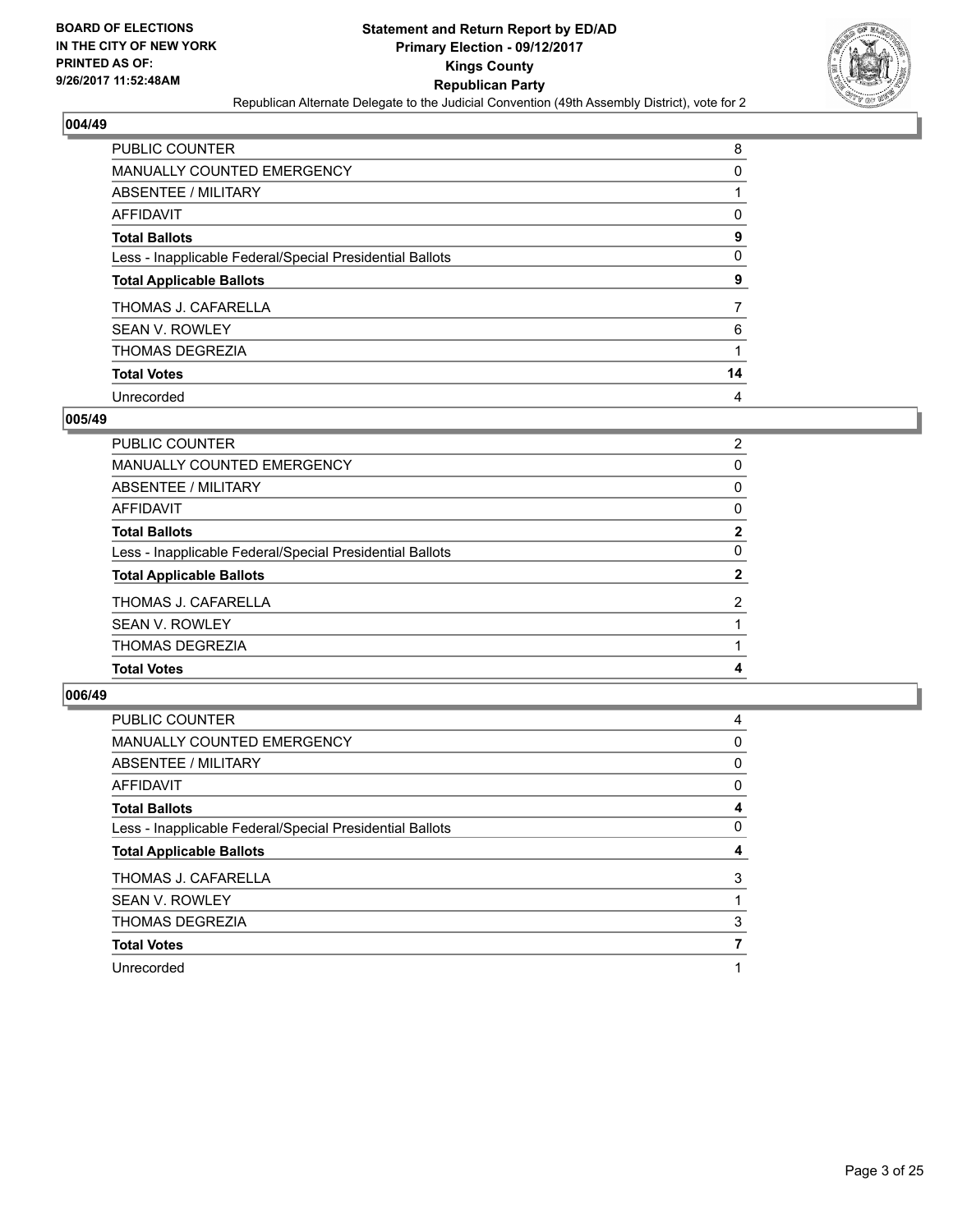

| PUBLIC COUNTER                                           | 0        |
|----------------------------------------------------------|----------|
| <b>MANUALLY COUNTED EMERGENCY</b>                        | 0        |
| <b>ABSENTEE / MILITARY</b>                               | 0        |
| AFFIDAVIT                                                | 0        |
| <b>Total Ballots</b>                                     | 0        |
| Less - Inapplicable Federal/Special Presidential Ballots | 0        |
| <b>Total Applicable Ballots</b>                          | 0        |
| THOMAS J. CAFARELLA                                      | 0        |
| <b>SEAN V. ROWLEY</b>                                    | $\Omega$ |
| THOMAS DEGREZIA                                          | 0        |
| <b>Total Votes</b>                                       | 0        |

# **008/49**

| PUBLIC COUNTER                                           | 6              |
|----------------------------------------------------------|----------------|
| MANUALLY COUNTED EMERGENCY                               | 0              |
| ABSENTEE / MILITARY                                      | 0              |
| AFFIDAVIT                                                | 0              |
| <b>Total Ballots</b>                                     | 6              |
| Less - Inapplicable Federal/Special Presidential Ballots | 0              |
| <b>Total Applicable Ballots</b>                          | 6              |
| THOMAS J. CAFARELLA                                      | 3              |
| SEAN V. ROWLEY                                           | 3              |
| THOMAS DEGREZIA                                          | 4              |
| <b>Total Votes</b>                                       | 10             |
| Unrecorded                                               | $\overline{2}$ |
|                                                          |                |

| <b>PUBLIC COUNTER</b>                                    | 3              |
|----------------------------------------------------------|----------------|
| <b>MANUALLY COUNTED EMERGENCY</b>                        | 0              |
| ABSENTEE / MILITARY                                      | 0              |
| <b>AFFIDAVIT</b>                                         | 0              |
| <b>Total Ballots</b>                                     | 3              |
| Less - Inapplicable Federal/Special Presidential Ballots | 0              |
| <b>Total Applicable Ballots</b>                          | 3              |
| THOMAS J. CAFARELLA                                      | 2              |
| <b>SEAN V. ROWLEY</b>                                    | $\overline{2}$ |
|                                                          |                |
| <b>THOMAS DEGREZIA</b>                                   |                |
| <b>Total Votes</b>                                       | 5              |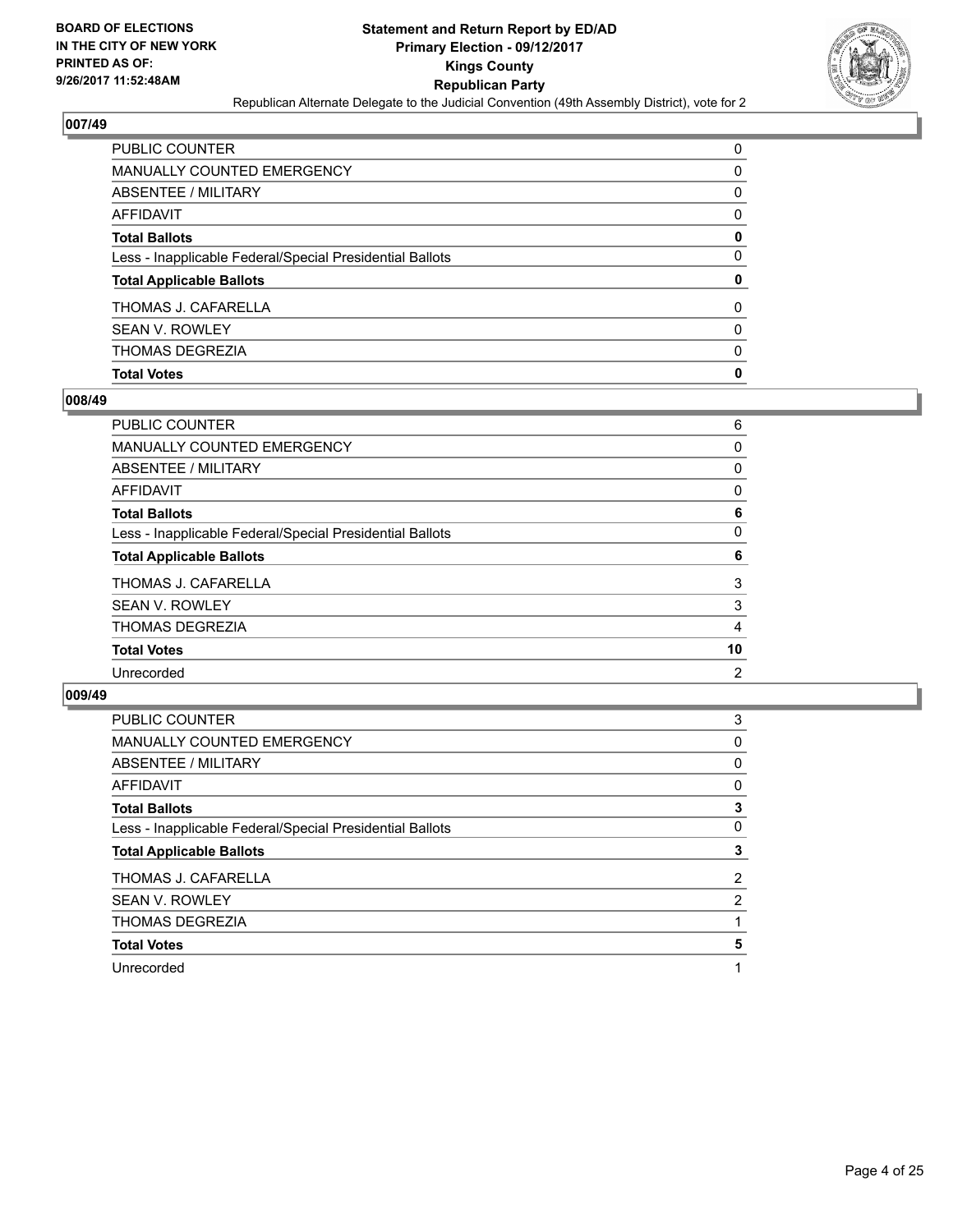

| <b>Total Votes</b>                                       | 2 |
|----------------------------------------------------------|---|
| <b>THOMAS DEGREZIA</b>                                   |   |
| <b>SEAN V. ROWLEY</b>                                    | 0 |
| THOMAS J. CAFARELLA                                      |   |
| <b>Total Applicable Ballots</b>                          |   |
| Less - Inapplicable Federal/Special Presidential Ballots | 0 |
| <b>Total Ballots</b>                                     |   |
| <b>AFFIDAVIT</b>                                         | 0 |
| <b>ABSENTEE / MILITARY</b>                               | 0 |
| <b>MANUALLY COUNTED EMERGENCY</b>                        | 0 |
| PUBLIC COUNTER                                           |   |

# **011/49**

| PUBLIC COUNTER                                           | 0        |
|----------------------------------------------------------|----------|
| MANUALLY COUNTED EMERGENCY                               | 0        |
| ABSENTEE / MILITARY                                      | 0        |
| AFFIDAVIT                                                | 0        |
| Total Ballots                                            | 0        |
| Less - Inapplicable Federal/Special Presidential Ballots | $\Omega$ |
| <b>Total Applicable Ballots</b>                          | 0        |
| THOMAS J. CAFARELLA                                      | $\Omega$ |
| SEAN V. ROWLEY                                           | 0        |
| THOMAS DEGREZIA                                          | $\Omega$ |
| <b>Total Votes</b>                                       | 0        |

| <b>Total Votes</b>                                       | 4            |
|----------------------------------------------------------|--------------|
| <b>THOMAS DEGREZIA</b>                                   | 2            |
| <b>SEAN V. ROWLEY</b>                                    |              |
| THOMAS J. CAFARELLA                                      |              |
| <b>Total Applicable Ballots</b>                          | 2            |
| Less - Inapplicable Federal/Special Presidential Ballots | 0            |
| <b>Total Ballots</b>                                     | $\mathbf{2}$ |
| AFFIDAVIT                                                | 0            |
| ABSENTEE / MILITARY                                      | 0            |
| MANUALLY COUNTED EMERGENCY                               | 0            |
| PUBLIC COUNTER                                           | 2            |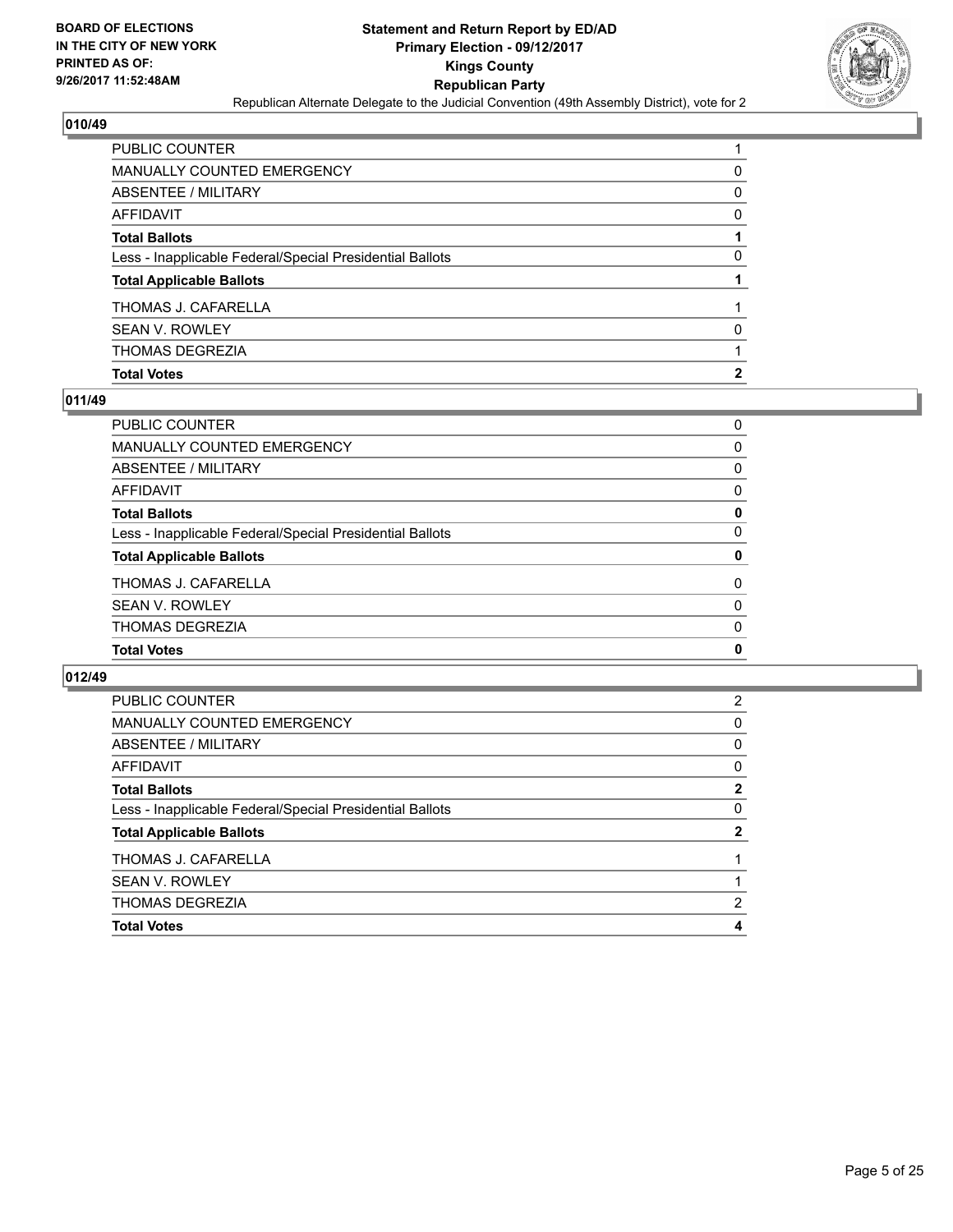

| PUBLIC COUNTER                                           | 6  |
|----------------------------------------------------------|----|
| MANUALLY COUNTED EMERGENCY                               | 0  |
| ABSENTEE / MILITARY                                      | 0  |
| AFFIDAVIT                                                | 0  |
| <b>Total Ballots</b>                                     | 6  |
| Less - Inapplicable Federal/Special Presidential Ballots | 0  |
| <b>Total Applicable Ballots</b>                          | 6  |
| THOMAS J. CAFARELLA                                      | 3  |
| <b>SEAN V. ROWLEY</b>                                    | 4  |
| <b>THOMAS DEGREZIA</b>                                   | 4  |
| <b>Total Votes</b>                                       | 11 |
| Unrecorded                                               |    |

#### **014/49**

| <b>Total Votes</b>                                       | $\mathbf 0$ |
|----------------------------------------------------------|-------------|
| <b>THOMAS DEGREZIA</b>                                   | 0           |
| <b>SEAN V. ROWLEY</b>                                    | 0           |
| THOMAS J. CAFARELLA                                      | 0           |
| <b>Total Applicable Ballots</b>                          | 0           |
| Less - Inapplicable Federal/Special Presidential Ballots | 0           |
| <b>Total Ballots</b>                                     | 0           |
| AFFIDAVIT                                                | 0           |
| ABSENTEE / MILITARY                                      | 0           |
| <b>MANUALLY COUNTED EMERGENCY</b>                        | 0           |
| PUBLIC COUNTER                                           | 0           |

## **015/49 COMBINED into: 007/49**

| <b>PUBLIC COUNTER</b>                                    | 12 |
|----------------------------------------------------------|----|
| MANUALLY COUNTED EMERGENCY                               | 0  |
| ABSENTEE / MILITARY                                      | 0  |
| AFFIDAVIT                                                | 0  |
| <b>Total Ballots</b>                                     | 12 |
| Less - Inapplicable Federal/Special Presidential Ballots | 0  |
|                                                          |    |
| <b>Total Applicable Ballots</b>                          | 12 |
| THOMAS J. CAFARELLA                                      | 5  |
| <b>SEAN V. ROWLEY</b>                                    | 2  |
| <b>THOMAS DEGREZIA</b>                                   | 7  |
| <b>Total Votes</b>                                       | 14 |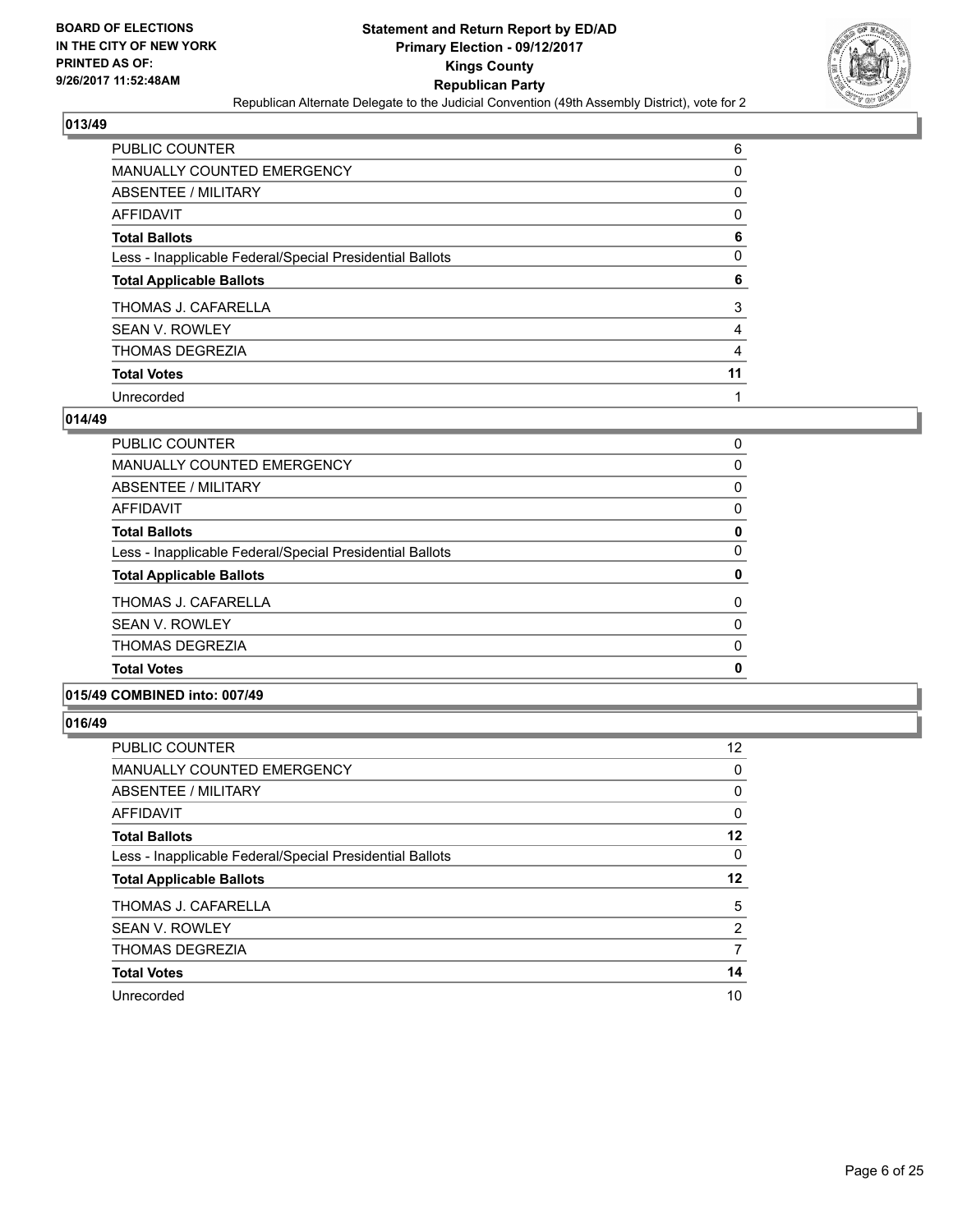

| PUBLIC COUNTER                                           | 9  |
|----------------------------------------------------------|----|
| <b>MANUALLY COUNTED EMERGENCY</b>                        | 0  |
| ABSENTEE / MILITARY                                      |    |
| AFFIDAVIT                                                | 0  |
| <b>Total Ballots</b>                                     | 10 |
| Less - Inapplicable Federal/Special Presidential Ballots | 0  |
| <b>Total Applicable Ballots</b>                          | 10 |
|                                                          |    |
| THOMAS J. CAFARELLA                                      | 5  |
| <b>SEAN V. ROWLEY</b>                                    | 3  |
| <b>THOMAS DEGREZIA</b>                                   | 8  |
| <b>Total Votes</b>                                       | 16 |

#### **018/49**

| 0 |
|---|
| 0 |
| 0 |
|   |
| 0 |
|   |
| 3 |
|   |
| 3 |
|   |
|   |
|   |

| PUBLIC COUNTER                                           | 18 |
|----------------------------------------------------------|----|
| <b>MANUALLY COUNTED EMERGENCY</b>                        | 0  |
| ABSENTEE / MILITARY                                      | 2  |
| AFFIDAVIT                                                | 0  |
| <b>Total Ballots</b>                                     | 20 |
| Less - Inapplicable Federal/Special Presidential Ballots | 0  |
| <b>Total Applicable Ballots</b>                          | 20 |
| THOMAS J. CAFARELLA                                      | 7  |
| <b>SEAN V. ROWLEY</b>                                    | 6  |
| <b>THOMAS DEGREZIA</b>                                   | 9  |
| <b>Total Votes</b>                                       | 22 |
|                                                          |    |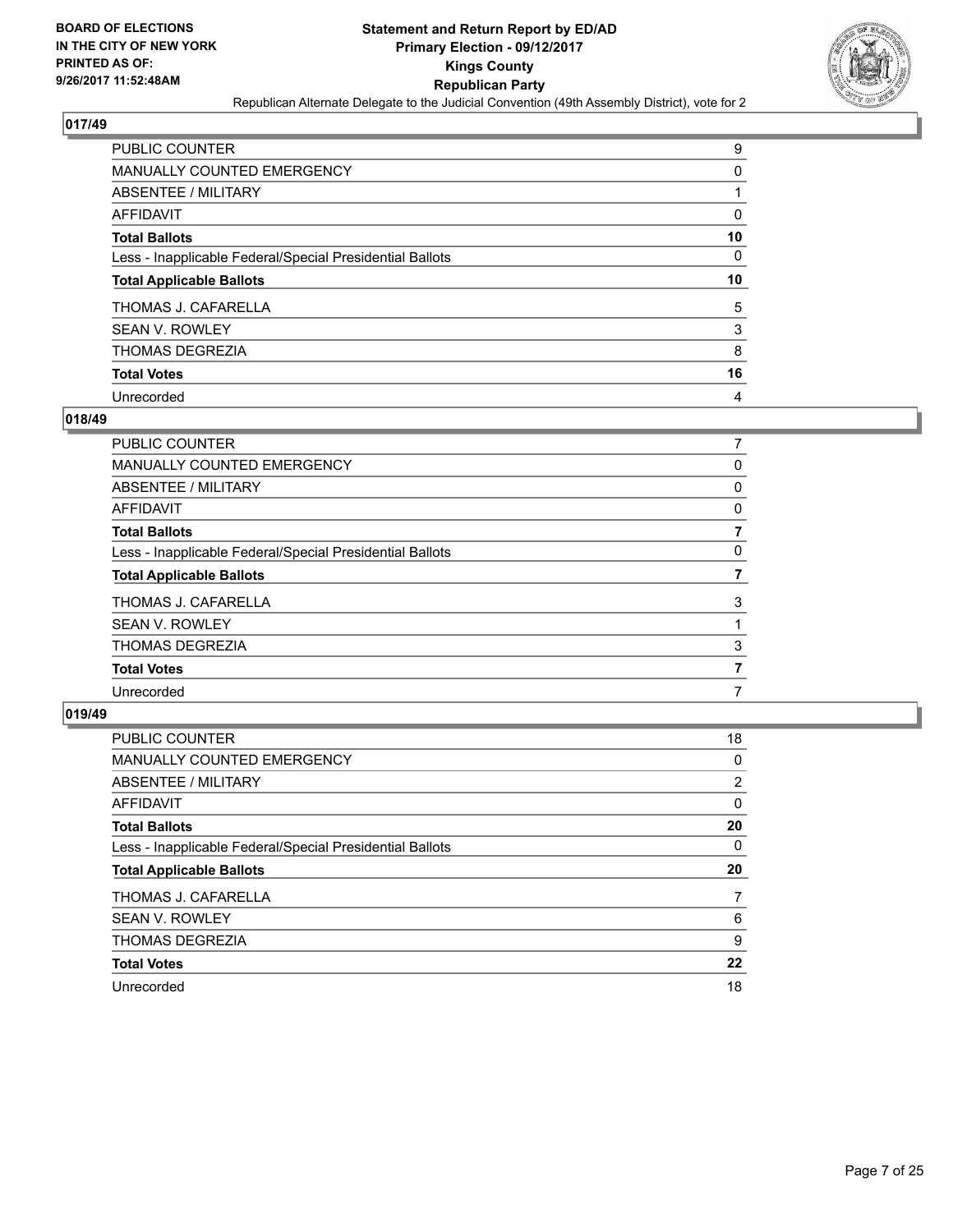

| PUBLIC COUNTER                                           | $\overline{2}$ |
|----------------------------------------------------------|----------------|
| MANUALLY COUNTED EMERGENCY                               | 0              |
| ABSENTEE / MILITARY                                      | 0              |
| <b>AFFIDAVIT</b>                                         | 0              |
| <b>Total Ballots</b>                                     | $\mathbf{2}$   |
| Less - Inapplicable Federal/Special Presidential Ballots | 0              |
| <b>Total Applicable Ballots</b>                          | $\mathbf{2}$   |
| THOMAS J. CAFARELLA                                      |                |
| <b>SEAN V. ROWLEY</b>                                    |                |
| <b>THOMAS DEGREZIA</b>                                   |                |
| <b>Total Votes</b>                                       | 3              |
| Unrecorded                                               |                |

#### **021/49**

| PUBLIC COUNTER                                           | 15       |
|----------------------------------------------------------|----------|
| <b>MANUALLY COUNTED EMERGENCY</b>                        | 0        |
| ABSENTEE / MILITARY                                      | 14       |
| AFFIDAVIT                                                | 2        |
| <b>Total Ballots</b>                                     | 31       |
| Less - Inapplicable Federal/Special Presidential Ballots | $\Omega$ |
| <b>Total Applicable Ballots</b>                          | 31       |
| THOMAS J. CAFARELLA                                      | 21       |
| <b>SEAN V. ROWLEY</b>                                    | 12       |
| <b>THOMAS DEGREZIA</b>                                   | 12       |
| <b>Total Votes</b>                                       | 45       |
| Unrecorded                                               | 17       |

| PUBLIC COUNTER                                           | 35 |
|----------------------------------------------------------|----|
| <b>MANUALLY COUNTED EMERGENCY</b>                        | 0  |
| ABSENTEE / MILITARY                                      | 3  |
| AFFIDAVIT                                                | 0  |
| <b>Total Ballots</b>                                     | 38 |
| Less - Inapplicable Federal/Special Presidential Ballots | 0  |
| <b>Total Applicable Ballots</b>                          | 38 |
| THOMAS J. CAFARELLA                                      | 22 |
| <b>SEAN V. ROWLEY</b>                                    | 13 |
| THOMAS DEGREZIA                                          | 17 |
| <b>Total Votes</b>                                       | 52 |
| Unrecorded                                               | 24 |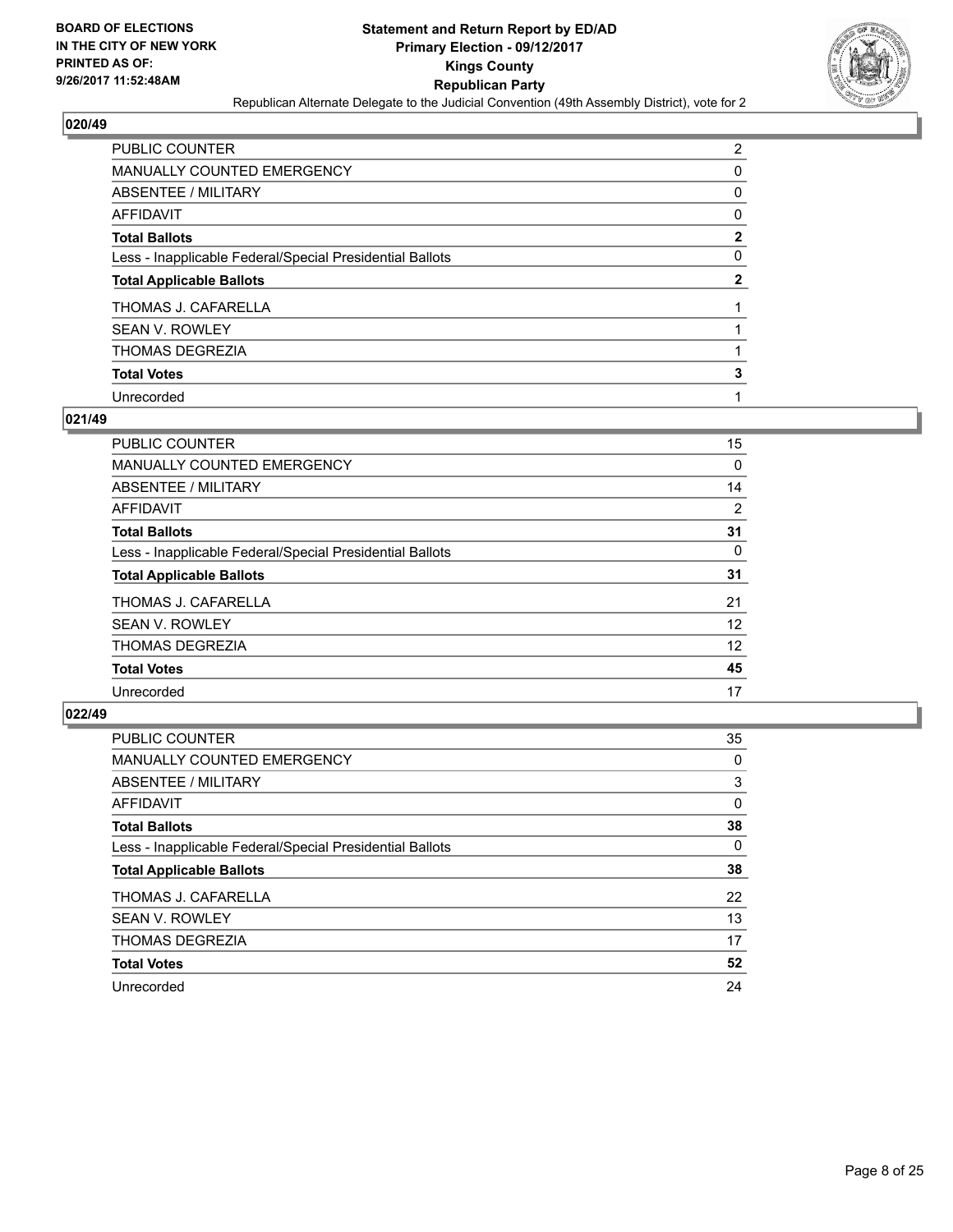

| PUBLIC COUNTER                                           | 8  |
|----------------------------------------------------------|----|
| <b>MANUALLY COUNTED EMERGENCY</b>                        | 0  |
| <b>ABSENTEE / MILITARY</b>                               |    |
| AFFIDAVIT                                                | 0  |
| <b>Total Ballots</b>                                     | 9  |
| Less - Inapplicable Federal/Special Presidential Ballots | 0  |
| <b>Total Applicable Ballots</b>                          | 9  |
| THOMAS J. CAFARELLA                                      | 6  |
| <b>SEAN V. ROWLEY</b>                                    | 0  |
| <b>THOMAS DEGREZIA</b>                                   | 4  |
| <b>Total Votes</b>                                       | 10 |
| Unrecorded                                               | 8  |

#### **024/49**

| <b>PUBLIC COUNTER</b>                                    | 11 |
|----------------------------------------------------------|----|
| MANUALLY COUNTED EMERGENCY                               | 0  |
| ABSENTEE / MILITARY                                      | 0  |
| AFFIDAVIT                                                | 0  |
| <b>Total Ballots</b>                                     | 11 |
| Less - Inapplicable Federal/Special Presidential Ballots | 0  |
| <b>Total Applicable Ballots</b>                          | 11 |
| THOMAS J. CAFARELLA                                      | 7  |
| <b>SEAN V. ROWLEY</b>                                    | 3  |
| <b>THOMAS DEGREZIA</b>                                   | 9  |
| <b>Total Votes</b>                                       | 19 |
| Unrecorded                                               | 3  |
|                                                          |    |

| PUBLIC COUNTER                                           | 6              |
|----------------------------------------------------------|----------------|
| <b>MANUALLY COUNTED EMERGENCY</b>                        | 0              |
| ABSENTEE / MILITARY                                      | 0              |
| AFFIDAVIT                                                | 0              |
| <b>Total Ballots</b>                                     | 6              |
| Less - Inapplicable Federal/Special Presidential Ballots | 0              |
| <b>Total Applicable Ballots</b>                          | 6              |
| THOMAS J. CAFARELLA                                      | 3              |
| <b>SEAN V. ROWLEY</b>                                    | $\overline{2}$ |
| <b>THOMAS DEGREZIA</b>                                   | 4              |
| <b>Total Votes</b>                                       | 9              |
| Unrecorded                                               | 3              |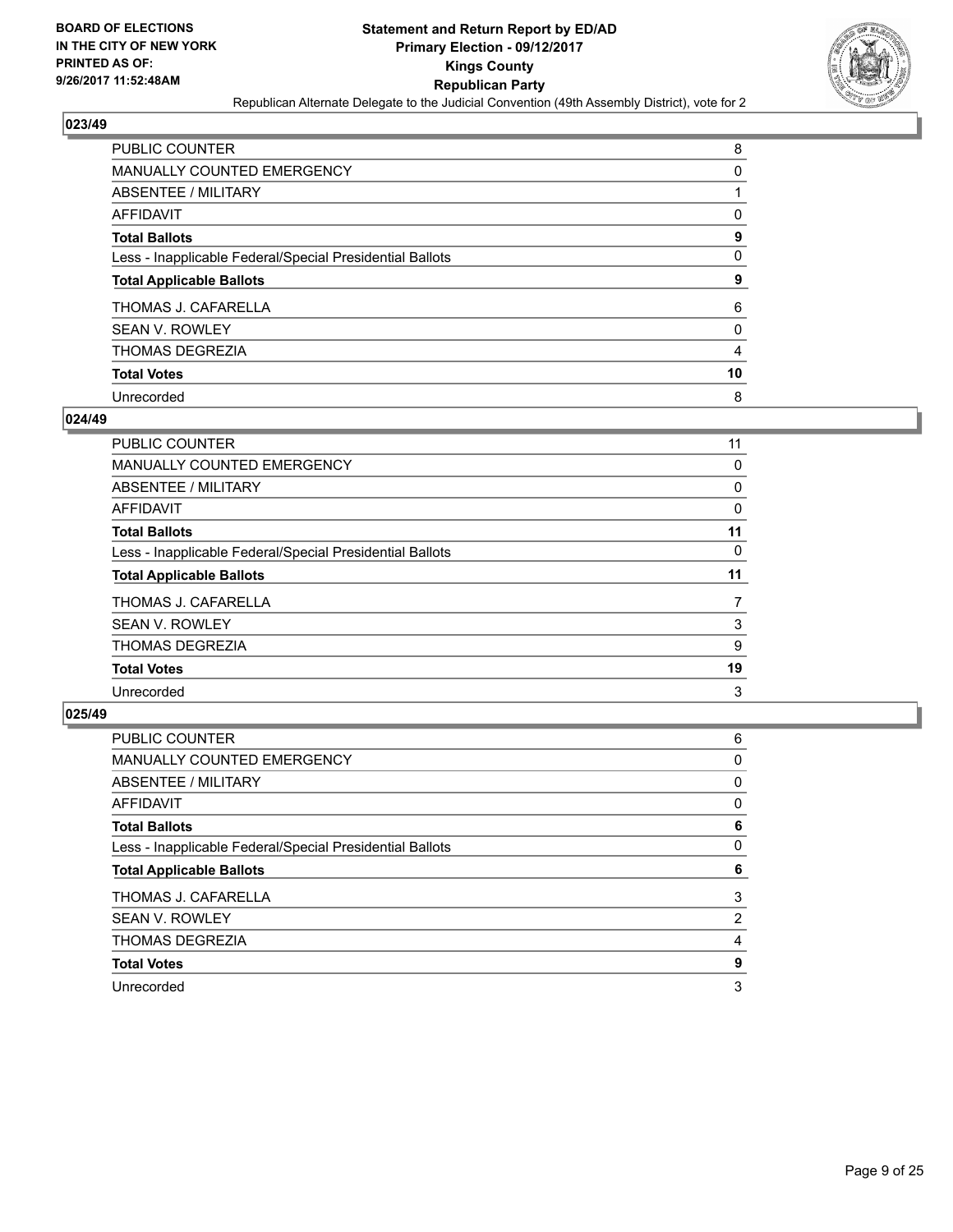

| <b>PUBLIC COUNTER</b>                                    | 15 |
|----------------------------------------------------------|----|
| MANUALLY COUNTED EMERGENCY                               | 0  |
| ABSENTEE / MILITARY                                      |    |
| <b>AFFIDAVIT</b>                                         | 0  |
| <b>Total Ballots</b>                                     | 16 |
| Less - Inapplicable Federal/Special Presidential Ballots | 0  |
| <b>Total Applicable Ballots</b>                          | 16 |
| THOMAS J. CAFARELLA                                      | 12 |
| SEAN V. ROWLEY                                           | 3  |
| <b>THOMAS DEGREZIA</b>                                   | 7  |
| UNATTRIBUTABLE WRITE-IN (WRITE-IN)                       |    |
| <b>Total Votes</b>                                       | 23 |
| Unrecorded                                               | 9  |

#### **027/49**

| PUBLIC COUNTER                                           | 13 |
|----------------------------------------------------------|----|
| MANUALLY COUNTED EMERGENCY                               | 0  |
| ABSENTEE / MILITARY                                      | 4  |
| AFFIDAVIT                                                | 0  |
| <b>Total Ballots</b>                                     | 17 |
| Less - Inapplicable Federal/Special Presidential Ballots | 0  |
| <b>Total Applicable Ballots</b>                          | 17 |
| THOMAS J. CAFARELLA                                      | 10 |
| <b>SEAN V. ROWLEY</b>                                    | 3  |
| <b>THOMAS DEGREZIA</b>                                   | 10 |
| <b>Total Votes</b>                                       | 23 |
| Unrecorded                                               | 11 |

| <b>PUBLIC COUNTER</b>                                    | 29 |
|----------------------------------------------------------|----|
| MANUALLY COUNTED EMERGENCY                               | 0  |
| ABSENTEE / MILITARY                                      | 3  |
| AFFIDAVIT                                                | 0  |
| <b>Total Ballots</b>                                     | 32 |
| Less - Inapplicable Federal/Special Presidential Ballots | 0  |
| <b>Total Applicable Ballots</b>                          | 32 |
| THOMAS J. CAFARELLA                                      | 14 |
| <b>SEAN V. ROWLEY</b>                                    | 5  |
| <b>THOMAS DEGREZIA</b>                                   | 6  |
| <b>Total Votes</b>                                       | 25 |
| Unrecorded                                               | 39 |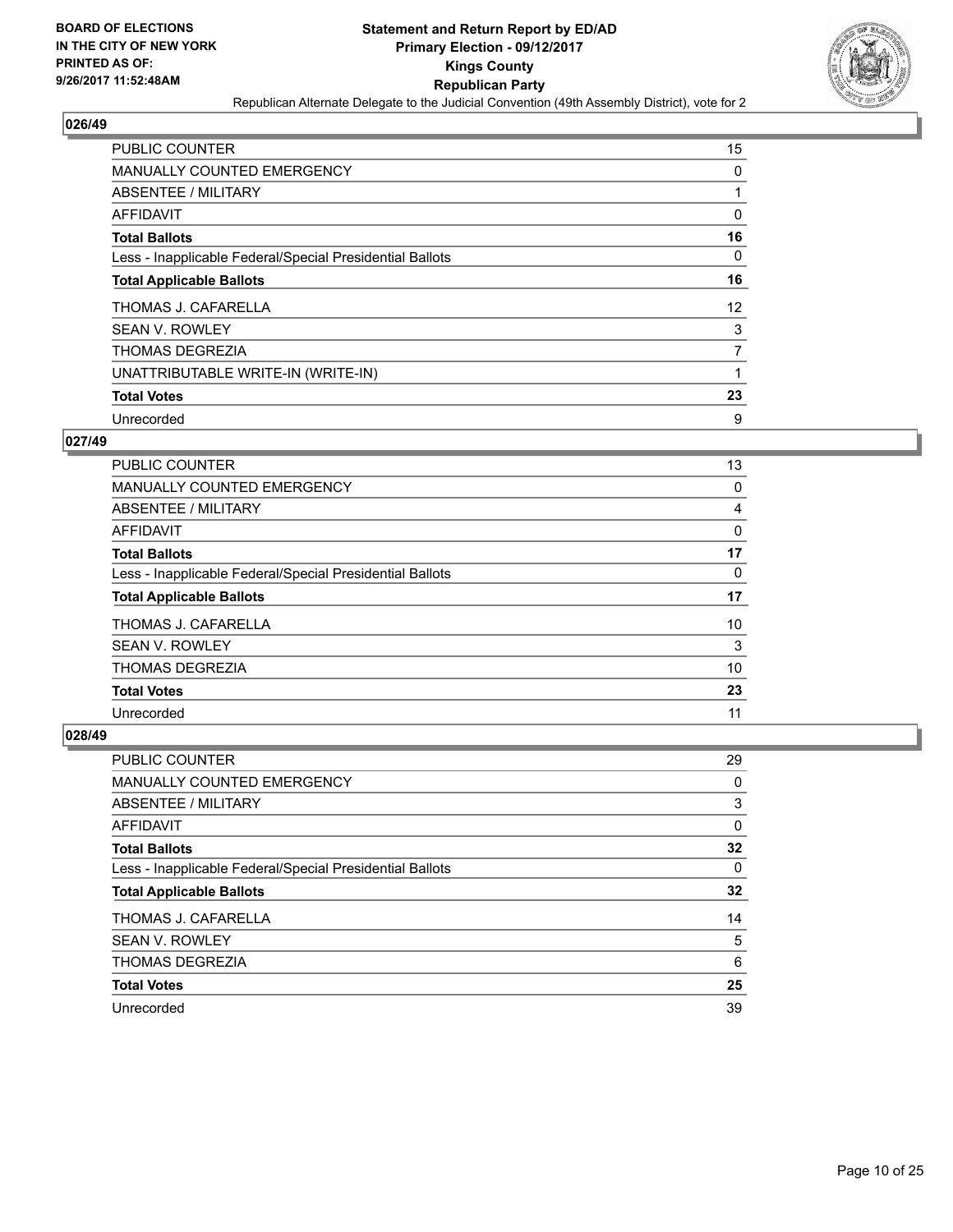

| PUBLIC COUNTER                                           | 6              |
|----------------------------------------------------------|----------------|
| <b>MANUALLY COUNTED EMERGENCY</b>                        | 0              |
| <b>ABSENTEE / MILITARY</b>                               | 0              |
| <b>AFFIDAVIT</b>                                         | 0              |
| <b>Total Ballots</b>                                     | 6              |
| Less - Inapplicable Federal/Special Presidential Ballots | 0              |
| <b>Total Applicable Ballots</b>                          | 6              |
| THOMAS J. CAFARELLA                                      | 5              |
| <b>SEAN V. ROWLEY</b>                                    | $\overline{2}$ |
| <b>THOMAS DEGREZIA</b>                                   |                |
| <b>Total Votes</b>                                       | 8              |
| Unrecorded                                               | 4              |

#### **030/49**

| <b>PUBLIC COUNTER</b>                                    | $\overline{2}$ |
|----------------------------------------------------------|----------------|
| <b>MANUALLY COUNTED EMERGENCY</b>                        | $\Omega$       |
| <b>ABSENTEE / MILITARY</b>                               | 0              |
| <b>AFFIDAVIT</b>                                         | 0              |
| <b>Total Ballots</b>                                     | $\overline{2}$ |
| Less - Inapplicable Federal/Special Presidential Ballots | $\Omega$       |
| <b>Total Applicable Ballots</b>                          | $\mathbf{2}$   |
| THOMAS J. CAFARELLA                                      | $\overline{2}$ |
| <b>SEAN V. ROWLEY</b>                                    | 2              |
| <b>THOMAS DEGREZIA</b>                                   | $\mathbf{0}$   |
| <b>Total Votes</b>                                       | 4              |
|                                                          |                |

| PUBLIC COUNTER                                           |    |
|----------------------------------------------------------|----|
| <b>MANUALLY COUNTED EMERGENCY</b>                        | 0  |
| ABSENTEE / MILITARY                                      |    |
| <b>AFFIDAVIT</b>                                         | 0  |
| <b>Total Ballots</b>                                     | 8  |
| Less - Inapplicable Federal/Special Presidential Ballots | 0  |
| <b>Total Applicable Ballots</b>                          | 8  |
| THOMAS J. CAFARELLA                                      | 5  |
| <b>SEAN V. ROWLEY</b>                                    | 4  |
| <b>THOMAS DEGREZIA</b>                                   |    |
| <b>Total Votes</b>                                       | 10 |
| Unrecorded                                               | 6  |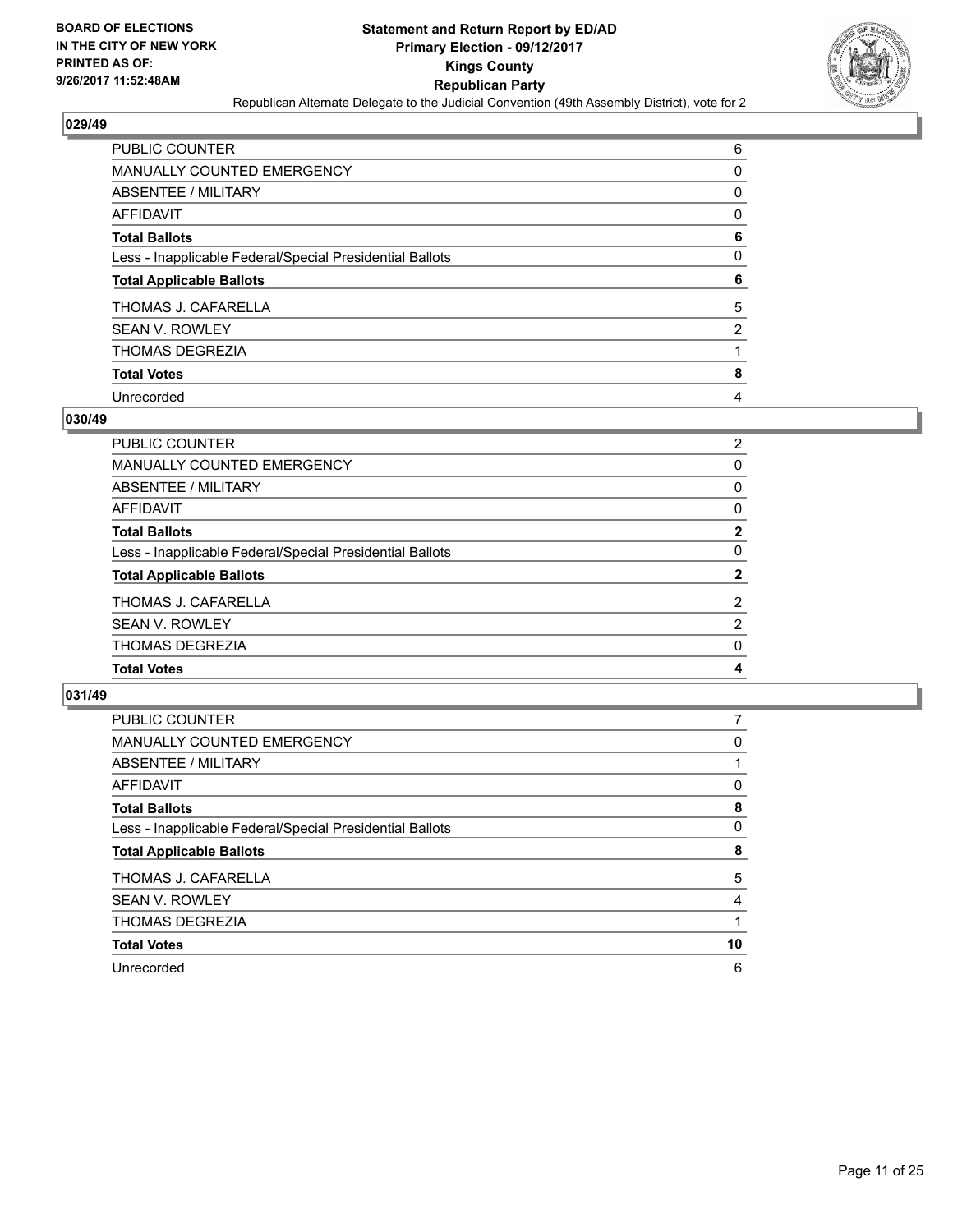

| <b>Total Votes</b>                                       | 0 |
|----------------------------------------------------------|---|
| THOMAS DEGREZIA                                          | 0 |
| <b>SEAN V. ROWLEY</b>                                    | 0 |
| THOMAS J. CAFARELLA                                      | 0 |
| <b>Total Applicable Ballots</b>                          | 0 |
| Less - Inapplicable Federal/Special Presidential Ballots | 0 |
| <b>Total Ballots</b>                                     | 0 |
| <b>AFFIDAVIT</b>                                         | 0 |
| <b>ABSENTEE / MILITARY</b>                               | 0 |
| <b>MANUALLY COUNTED EMERGENCY</b>                        | 0 |
| PUBLIC COUNTER                                           | 0 |

# **033/49**

| PUBLIC COUNTER                                           |              |
|----------------------------------------------------------|--------------|
| MANUALLY COUNTED EMERGENCY                               | 0            |
| ABSENTEE / MILITARY                                      | 0            |
| AFFIDAVIT                                                | 0            |
| Total Ballots                                            |              |
| Less - Inapplicable Federal/Special Presidential Ballots | 0            |
| <b>Total Applicable Ballots</b>                          |              |
| THOMAS J. CAFARELLA                                      |              |
| SEAN V. ROWLEY                                           |              |
| THOMAS DEGREZIA                                          | 0            |
| <b>Total Votes</b>                                       | $\mathbf{2}$ |
|                                                          |              |

| <b>PUBLIC COUNTER</b>                                    | 4 |
|----------------------------------------------------------|---|
| <b>MANUALLY COUNTED EMERGENCY</b>                        | 0 |
| ABSENTEE / MILITARY                                      | 0 |
| <b>AFFIDAVIT</b>                                         | 0 |
| <b>Total Ballots</b>                                     | 4 |
| Less - Inapplicable Federal/Special Presidential Ballots | 0 |
|                                                          |   |
| <b>Total Applicable Ballots</b>                          | 4 |
| THOMAS J. CAFARELLA                                      | 3 |
| <b>SEAN V. ROWLEY</b>                                    | 2 |
| <b>THOMAS DEGREZIA</b>                                   | 2 |
| <b>Total Votes</b>                                       |   |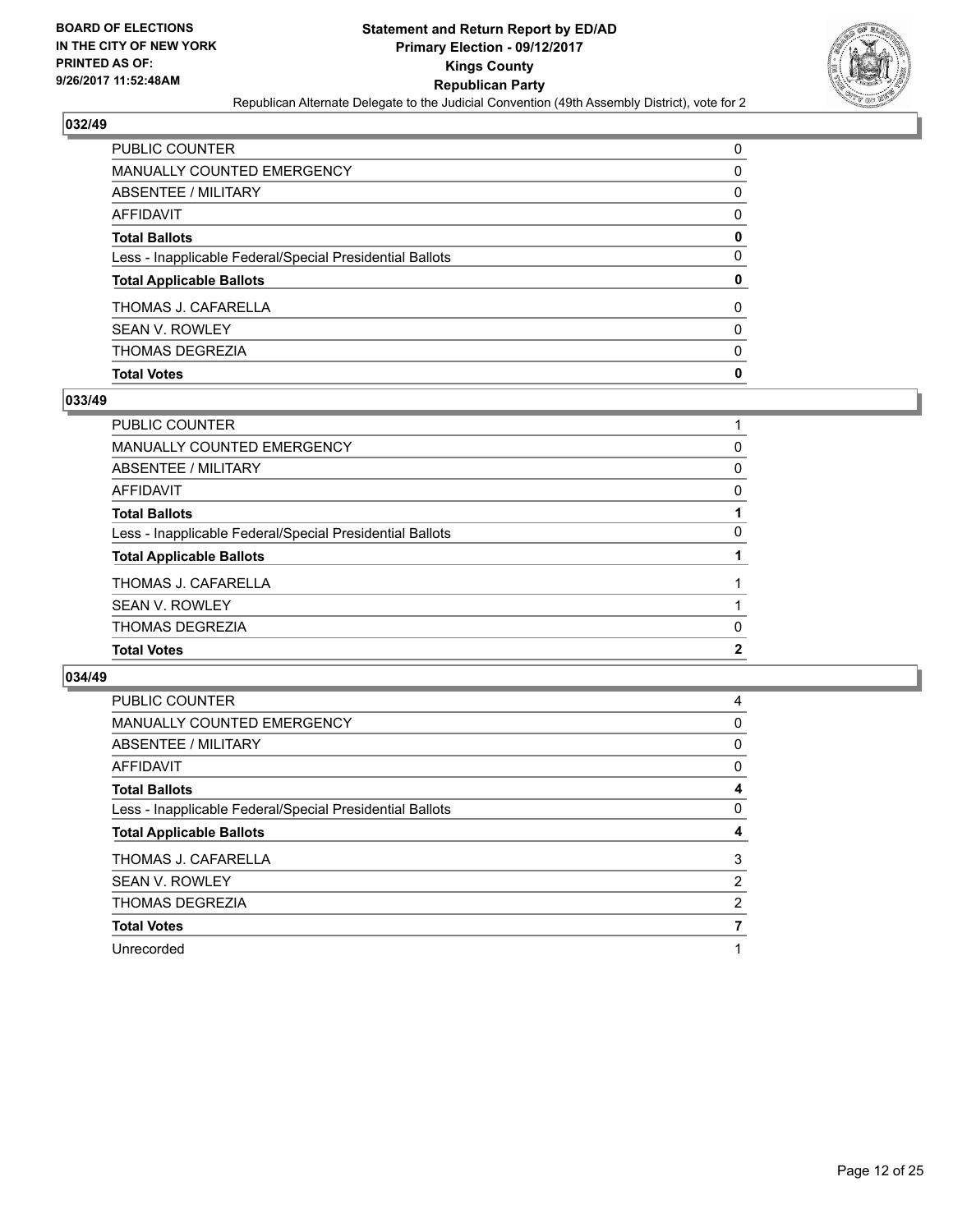

| PUBLIC COUNTER                                           | 10             |
|----------------------------------------------------------|----------------|
| MANUALLY COUNTED EMERGENCY                               | 0              |
| ABSENTEE / MILITARY                                      | 0              |
| AFFIDAVIT                                                | 0              |
| <b>Total Ballots</b>                                     | 10             |
| Less - Inapplicable Federal/Special Presidential Ballots | 0              |
| <b>Total Applicable Ballots</b>                          | 10             |
| THOMAS J. CAFARELLA                                      | 4              |
| <b>SEAN V. ROWLEY</b>                                    | 4              |
| <b>THOMAS DEGREZIA</b>                                   | $\overline{7}$ |
| <b>JERRY WONG (WRITE-IN)</b>                             |                |
| <b>Total Votes</b>                                       | 16             |
| Unrecorded                                               | 4              |

# **036/49**

| <b>Total Votes</b>                                       | 0 |
|----------------------------------------------------------|---|
| <b>THOMAS DEGREZIA</b>                                   | 0 |
| <b>SEAN V. ROWLEY</b>                                    | 0 |
| THOMAS J. CAFARELLA                                      | 0 |
| <b>Total Applicable Ballots</b>                          | 0 |
| Less - Inapplicable Federal/Special Presidential Ballots | 0 |
| <b>Total Ballots</b>                                     | 0 |
| AFFIDAVIT                                                | 0 |
| ABSENTEE / MILITARY                                      | 0 |
| MANUALLY COUNTED EMERGENCY                               | 0 |
| PUBLIC COUNTER                                           | 0 |

| 6  |
|----|
| 0  |
| 0  |
| 0  |
| 6  |
| 0  |
| 6  |
| 5  |
| 3  |
| 4  |
| 12 |
|    |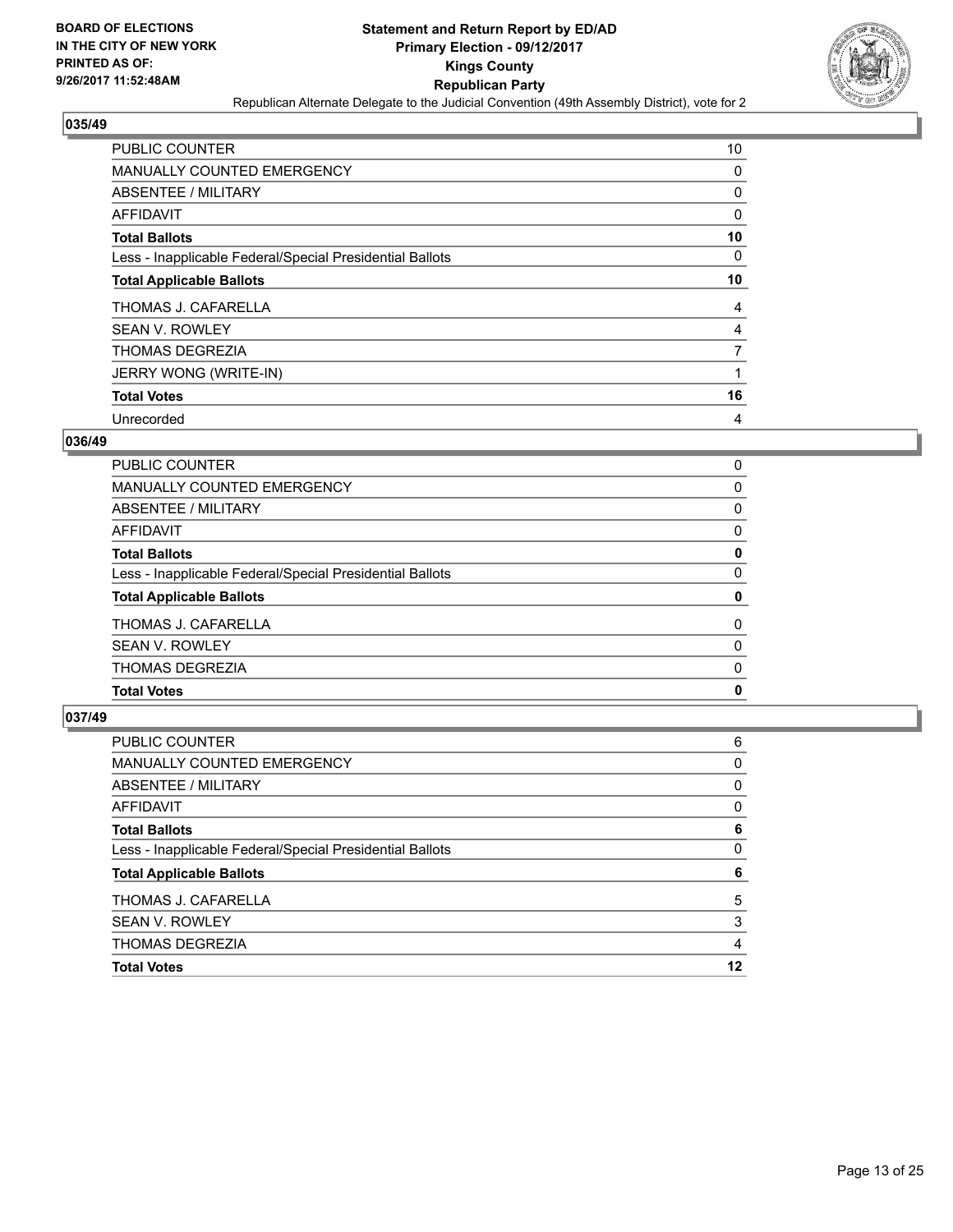

| PUBLIC COUNTER                                           | 11 |
|----------------------------------------------------------|----|
| <b>MANUALLY COUNTED EMERGENCY</b>                        | 0  |
| ABSENTEE / MILITARY                                      | 0  |
| AFFIDAVIT                                                | 0  |
| <b>Total Ballots</b>                                     | 11 |
| Less - Inapplicable Federal/Special Presidential Ballots | 0  |
| <b>Total Applicable Ballots</b>                          | 11 |
| THOMAS J. CAFARELLA                                      | 8  |
| <b>SEAN V. ROWLEY</b>                                    | 3  |
| <b>THOMAS DEGREZIA</b>                                   | 5  |
| <b>Total Votes</b>                                       | 16 |
| Unrecorded                                               | 6  |

#### **039/49**

| PUBLIC COUNTER                                           | $\overline{2}$ |
|----------------------------------------------------------|----------------|
| <b>MANUALLY COUNTED EMERGENCY</b>                        | 0              |
| ABSENTEE / MILITARY                                      | 0              |
| AFFIDAVIT                                                | 0              |
| <b>Total Ballots</b>                                     | $\mathbf{2}$   |
| Less - Inapplicable Federal/Special Presidential Ballots | 0              |
| <b>Total Applicable Ballots</b>                          | $\mathbf{2}$   |
| THOMAS J. CAFARELLA                                      |                |
| <b>SEAN V. ROWLEY</b>                                    |                |
| <b>THOMAS DEGREZIA</b>                                   |                |
| <b>Total Votes</b>                                       | 3              |
| Unrecorded                                               |                |
|                                                          |                |

| PUBLIC COUNTER                                           | 8  |
|----------------------------------------------------------|----|
| MANUALLY COUNTED EMERGENCY                               | 0  |
| ABSENTEE / MILITARY                                      | 0  |
| AFFIDAVIT                                                | 0  |
| <b>Total Ballots</b>                                     | 8  |
| Less - Inapplicable Federal/Special Presidential Ballots | 0  |
| <b>Total Applicable Ballots</b>                          | 8  |
| THOMAS J. CAFARELLA                                      | 3  |
| <b>SEAN V. ROWLEY</b>                                    | 4  |
| <b>THOMAS DEGREZIA</b>                                   | 6  |
| <b>Total Votes</b>                                       | 13 |
| Unrecorded                                               | 3  |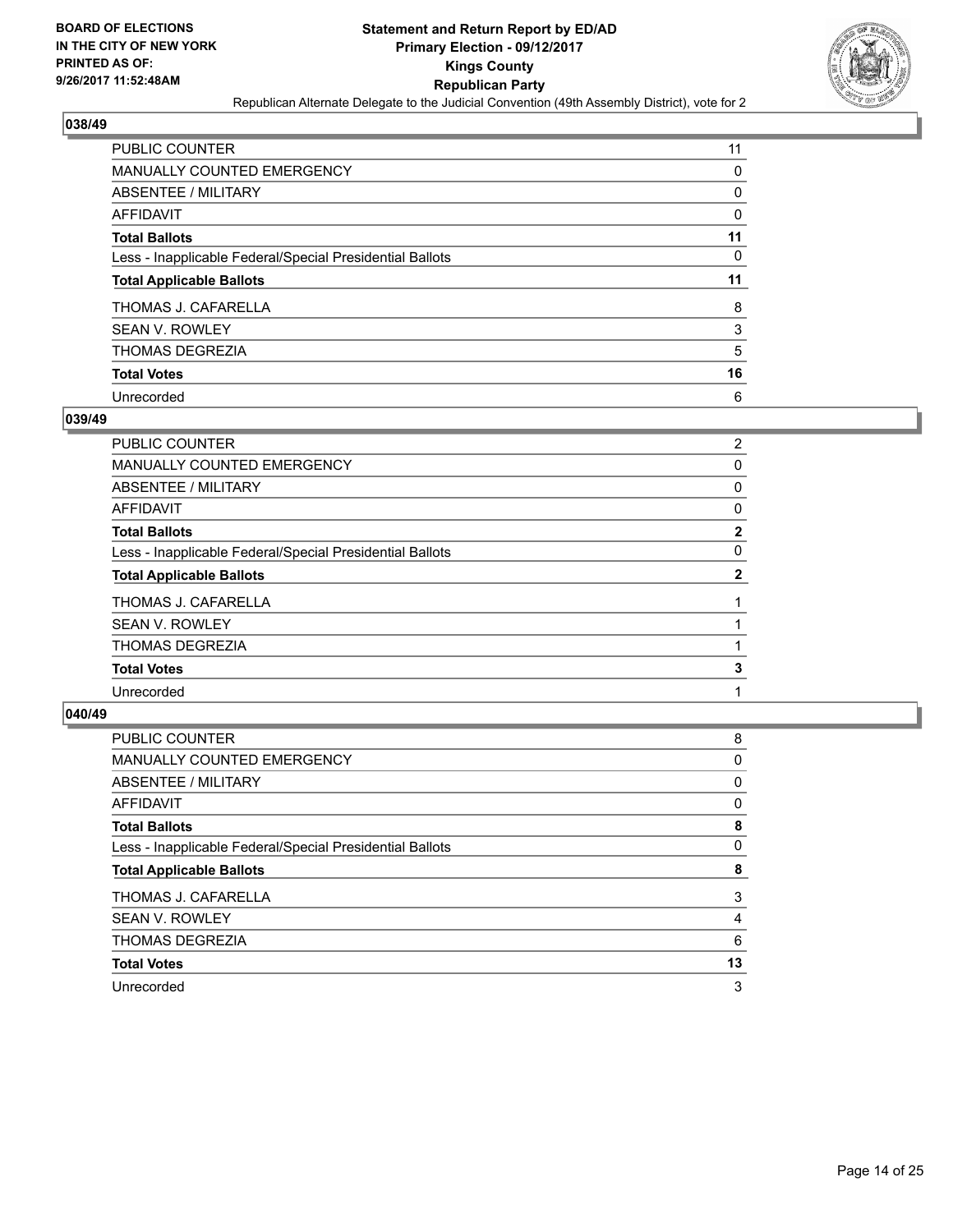

| <b>PUBLIC COUNTER</b>                                    | 4              |
|----------------------------------------------------------|----------------|
| <b>MANUALLY COUNTED EMERGENCY</b>                        | 0              |
| ABSENTEE / MILITARY                                      | 0              |
| <b>AFFIDAVIT</b>                                         | 0              |
| <b>Total Ballots</b>                                     | 4              |
| Less - Inapplicable Federal/Special Presidential Ballots | 0              |
| <b>Total Applicable Ballots</b>                          | 4              |
| THOMAS J. CAFARELLA                                      | 4              |
| <b>SEAN V. ROWLEY</b>                                    | $\overline{2}$ |
| <b>THOMAS DEGREZIA</b>                                   | 0              |
| <b>Total Votes</b>                                       | 6              |
| Unrecorded                                               | $\overline{2}$ |

#### **042/49**

| PUBLIC COUNTER                                           | $\overline{2}$ |
|----------------------------------------------------------|----------------|
| MANUALLY COUNTED EMERGENCY                               | 0              |
| ABSENTEE / MILITARY                                      | 0              |
| AFFIDAVIT                                                | 0              |
| <b>Total Ballots</b>                                     | $\mathbf{2}$   |
| Less - Inapplicable Federal/Special Presidential Ballots | 0              |
| <b>Total Applicable Ballots</b>                          | 2              |
| THOMAS J. CAFARELLA                                      |                |
| <b>SEAN V. ROWLEY</b>                                    |                |
| <b>THOMAS DEGREZIA</b>                                   |                |
| <b>Total Votes</b>                                       | 3              |
| Unrecorded                                               |                |
|                                                          |                |

| <b>PUBLIC COUNTER</b>                                    | 5              |
|----------------------------------------------------------|----------------|
| MANUALLY COUNTED EMERGENCY                               | 0              |
| ABSENTEE / MILITARY                                      | 0              |
| AFFIDAVIT                                                | 0              |
| <b>Total Ballots</b>                                     | 5              |
| Less - Inapplicable Federal/Special Presidential Ballots | 0              |
| <b>Total Applicable Ballots</b>                          | 5              |
| THOMAS J. CAFARELLA                                      | 3              |
| <b>SEAN V. ROWLEY</b>                                    | 3              |
| <b>THOMAS DEGREZIA</b>                                   |                |
| ROSEMARY MANGINO (WRITE-IN)                              |                |
| <b>Total Votes</b>                                       | 8              |
| Unrecorded                                               | $\overline{2}$ |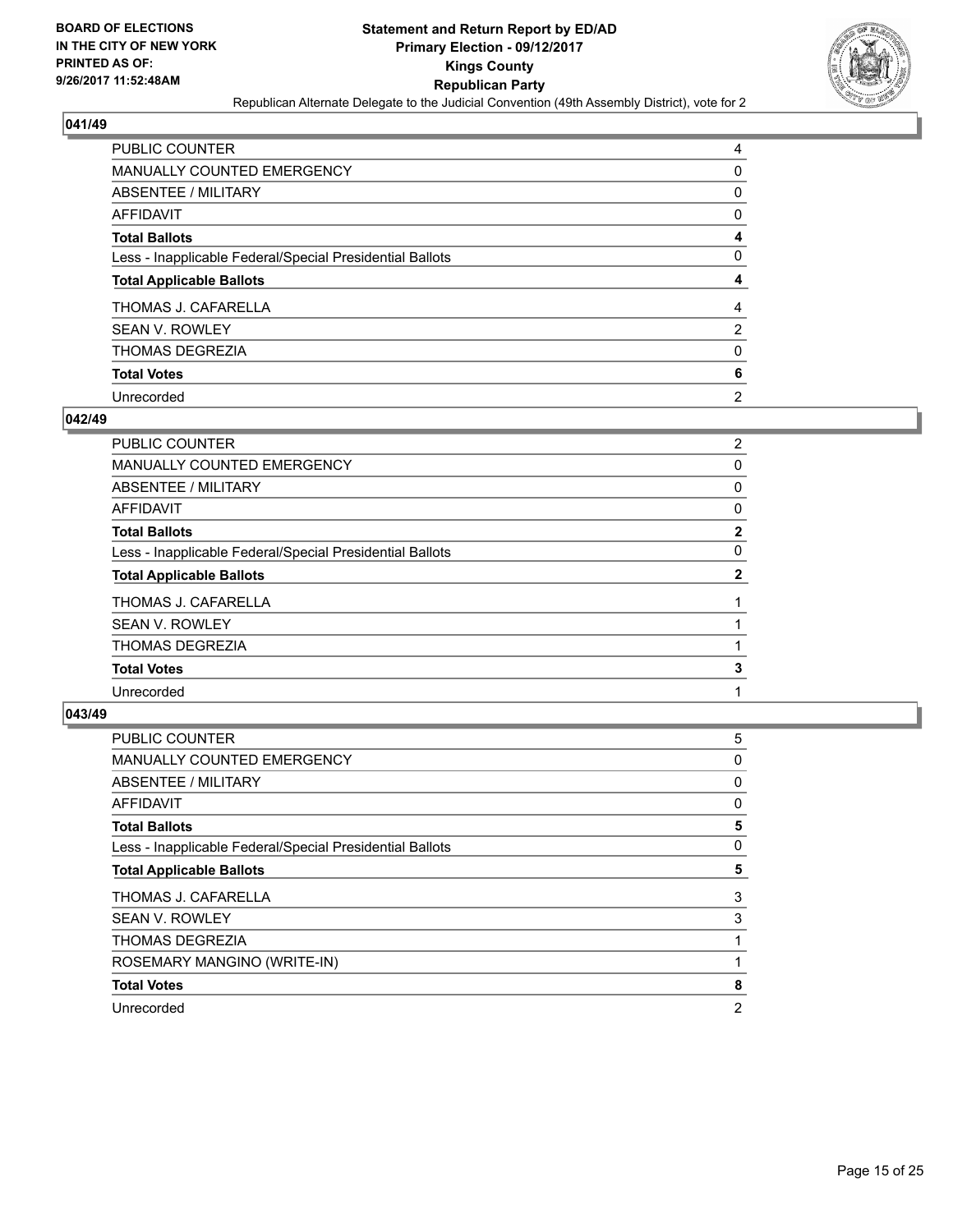

| PUBLIC COUNTER                                           | 5              |
|----------------------------------------------------------|----------------|
| <b>MANUALLY COUNTED EMERGENCY</b>                        | 0              |
| ABSENTEE / MILITARY                                      |                |
| AFFIDAVIT                                                | 0              |
| <b>Total Ballots</b>                                     | 6              |
| Less - Inapplicable Federal/Special Presidential Ballots | 0              |
| <b>Total Applicable Ballots</b>                          | 6              |
| THOMAS J. CAFARELLA                                      | 5              |
| <b>SEAN V. ROWLEY</b>                                    | 0              |
| <b>THOMAS DEGREZIA</b>                                   | 5              |
| <b>Total Votes</b>                                       | 10             |
| Unrecorded                                               | $\overline{2}$ |

#### **045/49**

| PUBLIC COUNTER                                           | 3 |
|----------------------------------------------------------|---|
| <b>MANUALLY COUNTED EMERGENCY</b>                        | 0 |
| ABSENTEE / MILITARY                                      |   |
| AFFIDAVIT                                                | 0 |
| <b>Total Ballots</b>                                     | 4 |
| Less - Inapplicable Federal/Special Presidential Ballots | 0 |
| <b>Total Applicable Ballots</b>                          | 4 |
| THOMAS J. CAFARELLA                                      | 3 |
| <b>SEAN V. ROWLEY</b>                                    |   |
| <b>THOMAS DEGREZIA</b>                                   |   |
| <b>Total Votes</b>                                       | 5 |
| Unrecorded                                               | 3 |
|                                                          |   |

| PUBLIC COUNTER                                           | $\overline{2}$ |
|----------------------------------------------------------|----------------|
| MANUALLY COUNTED EMERGENCY                               | 0              |
| ABSENTEE / MILITARY                                      | 0              |
| AFFIDAVIT                                                | 0              |
| <b>Total Ballots</b>                                     | 2              |
| Less - Inapplicable Federal/Special Presidential Ballots | 0              |
| <b>Total Applicable Ballots</b>                          | 2              |
| THOMAS J. CAFARELLA                                      |                |
| <b>SEAN V. ROWLEY</b>                                    | 0              |
| <b>THOMAS DEGREZIA</b>                                   | 2              |
| <b>Total Votes</b>                                       | 3              |
| Unrecorded                                               |                |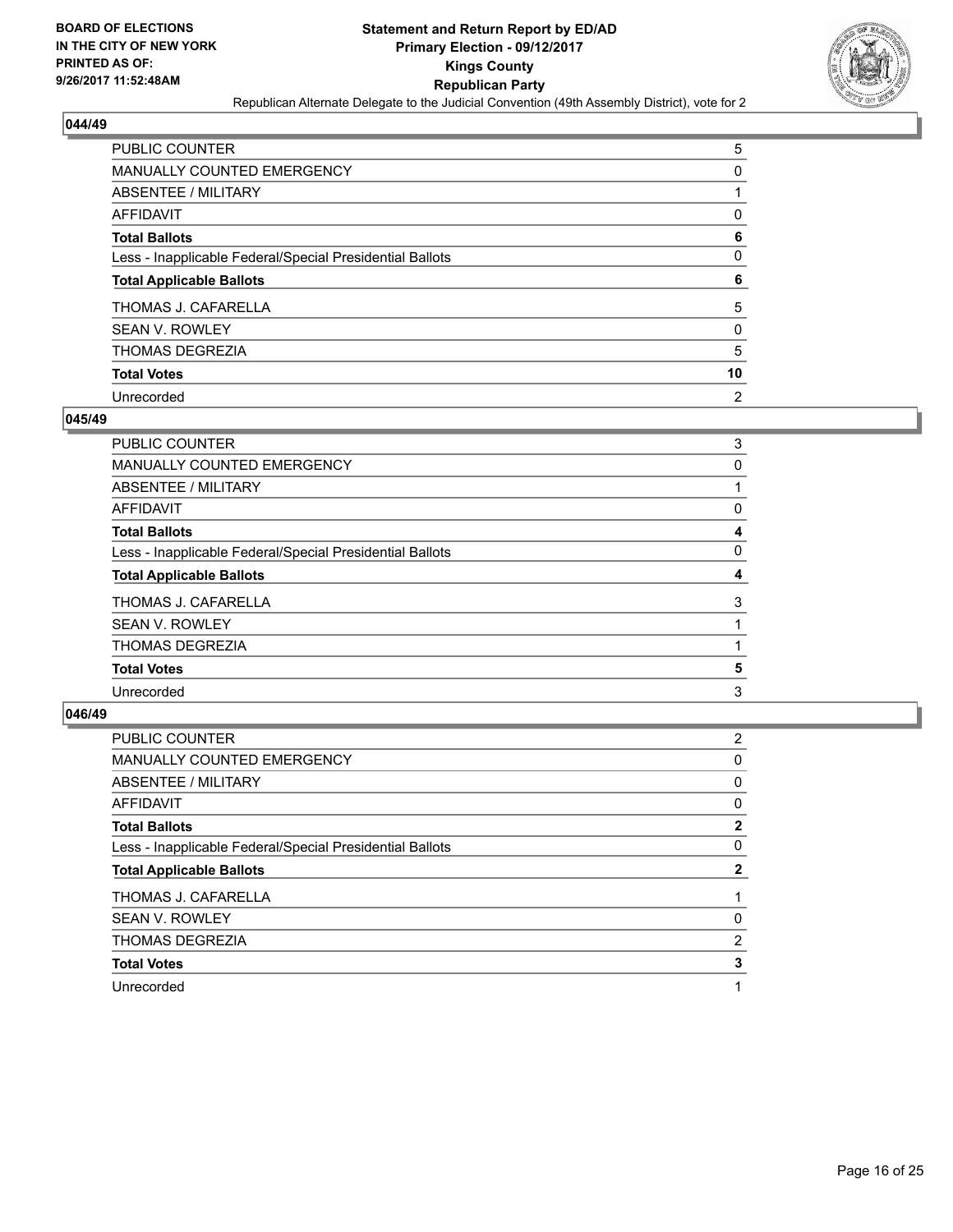

| PUBLIC COUNTER                                           | 24 |
|----------------------------------------------------------|----|
| <b>MANUALLY COUNTED EMERGENCY</b>                        | 0  |
| ABSENTEE / MILITARY                                      | 0  |
| AFFIDAVIT                                                | 0  |
| <b>Total Ballots</b>                                     | 24 |
| Less - Inapplicable Federal/Special Presidential Ballots | 0  |
| <b>Total Applicable Ballots</b>                          | 24 |
| THOMAS J. CAFARELLA                                      | 11 |
| <b>SEAN V. ROWLEY</b>                                    | 7  |
| <b>THOMAS DEGREZIA</b>                                   | 9  |
| <b>Total Votes</b>                                       | 27 |
| Unrecorded                                               | 21 |

#### **048/49**

| <b>PUBLIC COUNTER</b>                                    | 37 |
|----------------------------------------------------------|----|
| <b>MANUALLY COUNTED EMERGENCY</b>                        | 0  |
| ABSENTEE / MILITARY                                      |    |
| AFFIDAVIT                                                | 0  |
| <b>Total Ballots</b>                                     | 38 |
| Less - Inapplicable Federal/Special Presidential Ballots | 0  |
| <b>Total Applicable Ballots</b>                          | 38 |
| THOMAS J. CAFARELLA                                      | 9  |
| <b>SEAN V. ROWLEY</b>                                    | 9  |
| <b>THOMAS DEGREZIA</b>                                   | 23 |
| <b>Total Votes</b>                                       | 41 |
| Unrecorded                                               | 35 |
|                                                          |    |

| <b>PUBLIC COUNTER</b>                                    | 34             |
|----------------------------------------------------------|----------------|
| <b>MANUALLY COUNTED EMERGENCY</b>                        | 0              |
| ABSENTEE / MILITARY                                      | $\overline{2}$ |
| AFFIDAVIT                                                | 0              |
| <b>Total Ballots</b>                                     | 36             |
| Less - Inapplicable Federal/Special Presidential Ballots | 0              |
| <b>Total Applicable Ballots</b>                          | 36             |
| THOMAS J. CAFARELLA                                      | 18             |
| <b>SEAN V. ROWLEY</b>                                    | 8              |
| <b>THOMAS DEGREZIA</b>                                   | 13             |
| CLORINDA M ANNARUMMO (WRITE-IN)                          | 2              |
| <b>Total Votes</b>                                       | 41             |
| Unrecorded                                               | 31             |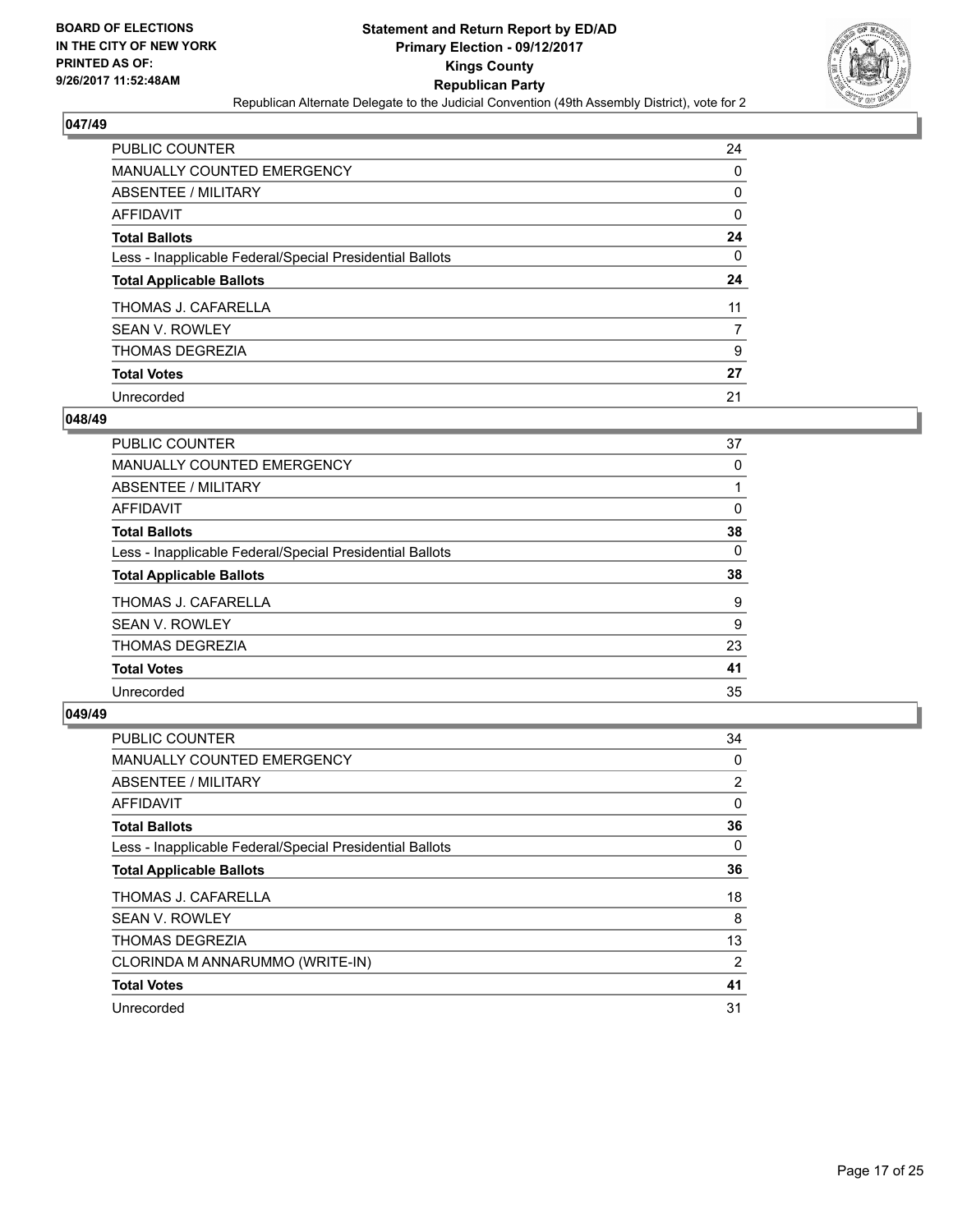

| PUBLIC COUNTER                                           | 23 |
|----------------------------------------------------------|----|
| <b>MANUALLY COUNTED EMERGENCY</b>                        | 0  |
| ABSENTEE / MILITARY                                      | 4  |
| AFFIDAVIT                                                | 0  |
| <b>Total Ballots</b>                                     | 27 |
| Less - Inapplicable Federal/Special Presidential Ballots | 0  |
| <b>Total Applicable Ballots</b>                          | 27 |
| THOMAS J. CAFARELLA                                      | 14 |
| <b>SEAN V. ROWLEY</b>                                    | 7  |
| <b>THOMAS DEGREZIA</b>                                   | 7  |
| <b>Total Votes</b>                                       | 28 |
| Unrecorded                                               | 26 |

#### **051/49**

| <b>PUBLIC COUNTER</b>                                    | 29 |
|----------------------------------------------------------|----|
| MANUALLY COUNTED EMERGENCY                               | 0  |
| ABSENTEE / MILITARY                                      | 2  |
| <b>AFFIDAVIT</b>                                         | 0  |
| <b>Total Ballots</b>                                     | 31 |
| Less - Inapplicable Federal/Special Presidential Ballots | 0  |
| <b>Total Applicable Ballots</b>                          | 31 |
| THOMAS J. CAFARELLA                                      | 17 |
| <b>SEAN V. ROWLEY</b>                                    | 8  |
| <b>THOMAS DEGREZIA</b>                                   | 9  |
| <b>Total Votes</b>                                       | 34 |
| Unrecorded                                               | 28 |

| PUBLIC COUNTER                                           | 27 |
|----------------------------------------------------------|----|
| <b>MANUALLY COUNTED EMERGENCY</b>                        | 0  |
| ABSENTEE / MILITARY                                      |    |
| AFFIDAVIT                                                | 0  |
| <b>Total Ballots</b>                                     | 28 |
| Less - Inapplicable Federal/Special Presidential Ballots | 0  |
| <b>Total Applicable Ballots</b>                          | 28 |
| THOMAS J. CAFARELLA                                      | 16 |
| <b>SEAN V. ROWLEY</b>                                    | 12 |
| <b>THOMAS DEGREZIA</b>                                   | 11 |
| <b>Total Votes</b>                                       | 39 |
| Unrecorded                                               | 17 |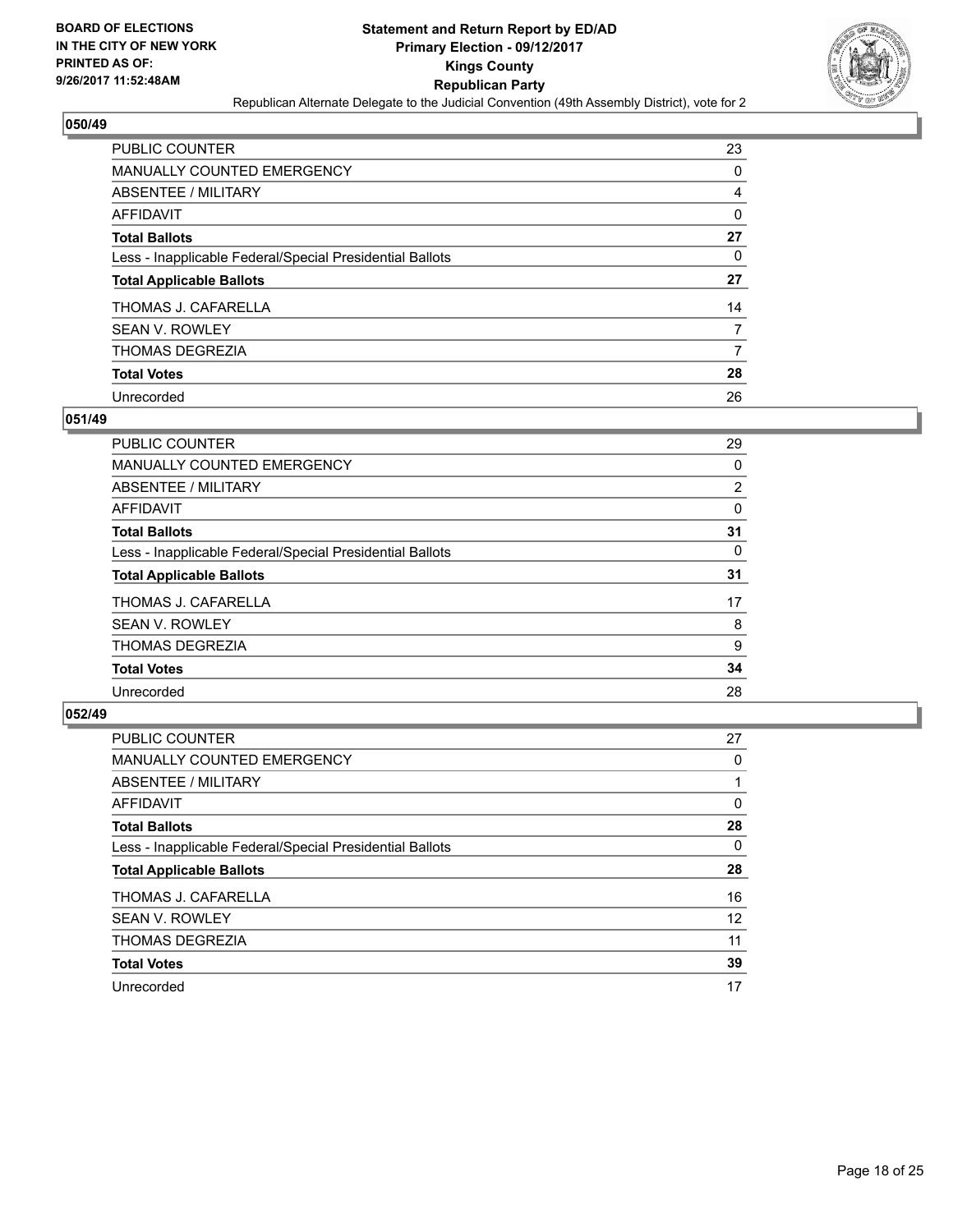

| <b>PUBLIC COUNTER</b>                                    | 52 |
|----------------------------------------------------------|----|
| <b>MANUALLY COUNTED EMERGENCY</b>                        | 0  |
| ABSENTEE / MILITARY                                      | 4  |
| AFFIDAVIT                                                | 0  |
| <b>Total Ballots</b>                                     | 56 |
| Less - Inapplicable Federal/Special Presidential Ballots | 0  |
| <b>Total Applicable Ballots</b>                          | 56 |
| THOMAS J. CAFARELLA                                      | 29 |
| <b>SEAN V. ROWLEY</b>                                    | 12 |
| <b>THOMAS DEGREZIA</b>                                   | 21 |
| <b>Total Votes</b>                                       | 62 |
| Unrecorded                                               | 50 |

#### **054/49**

| <b>PUBLIC COUNTER</b>                                    | 32 |
|----------------------------------------------------------|----|
| MANUALLY COUNTED EMERGENCY                               | 0  |
| ABSENTEE / MILITARY                                      | 0  |
| AFFIDAVIT                                                | 0  |
| <b>Total Ballots</b>                                     | 32 |
| Less - Inapplicable Federal/Special Presidential Ballots | 0  |
| <b>Total Applicable Ballots</b>                          | 32 |
| THOMAS J. CAFARELLA                                      | 23 |
| <b>SEAN V. ROWLEY</b>                                    | 13 |
| <b>THOMAS DEGREZIA</b>                                   | 11 |
| <b>Total Votes</b>                                       | 47 |
| Unrecorded                                               | 17 |
|                                                          |    |

| PUBLIC COUNTER                                           | 9  |
|----------------------------------------------------------|----|
| <b>MANUALLY COUNTED EMERGENCY</b>                        | 0  |
| ABSENTEE / MILITARY                                      |    |
| AFFIDAVIT                                                | 0  |
| <b>Total Ballots</b>                                     | 10 |
| Less - Inapplicable Federal/Special Presidential Ballots | 0  |
| <b>Total Applicable Ballots</b>                          | 10 |
| THOMAS J. CAFARELLA                                      | 5  |
| <b>SEAN V. ROWLEY</b>                                    | 4  |
| <b>THOMAS DEGREZIA</b>                                   |    |
| <b>Total Votes</b>                                       | 10 |
| Unrecorded                                               | 10 |
| 056/49 COMBINED into: 055/49                             |    |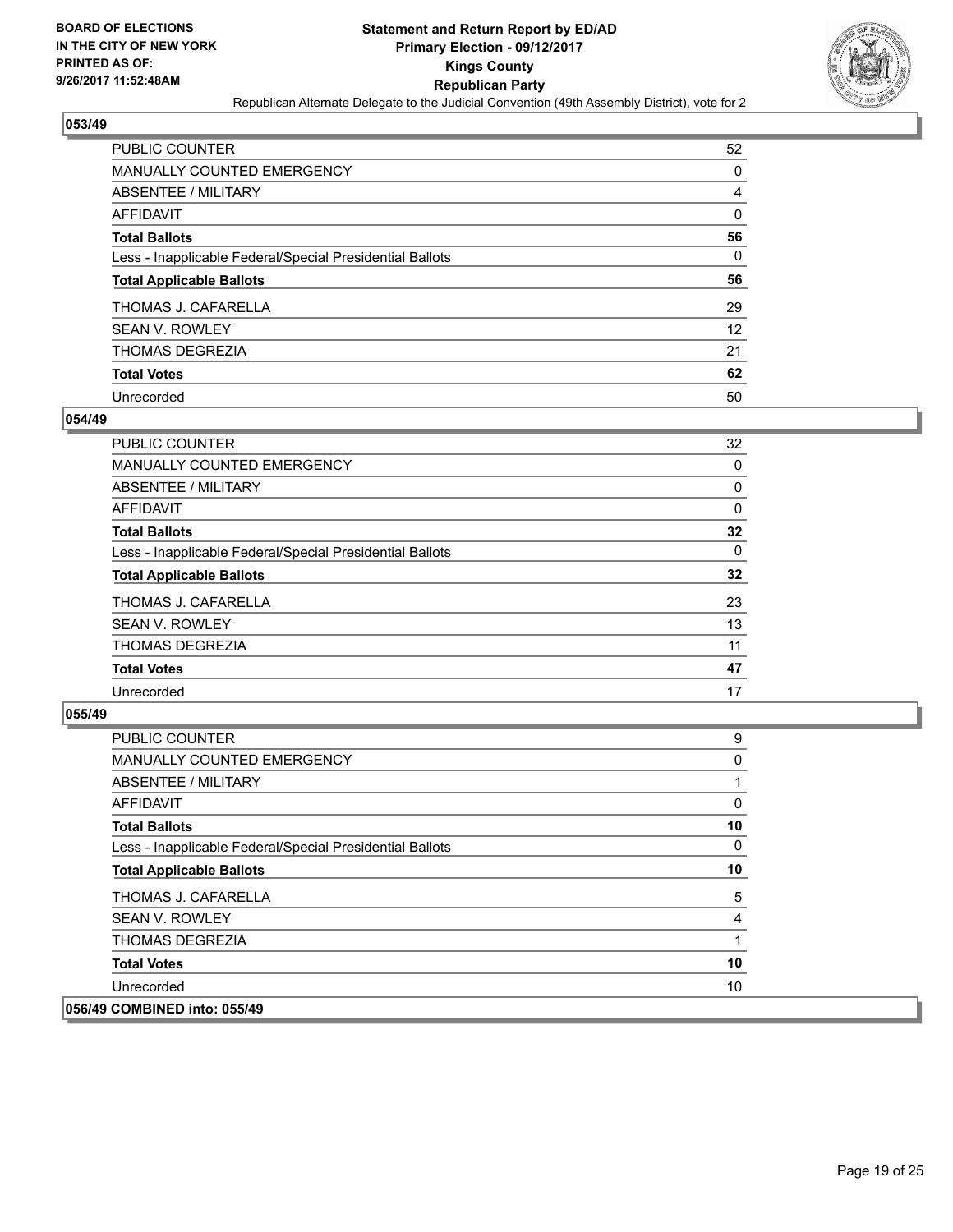

| <b>Total Votes</b>                                       | 2        |
|----------------------------------------------------------|----------|
| THOMAS DEGREZIA                                          |          |
| <b>SEAN V. ROWLEY</b>                                    | $\Omega$ |
| THOMAS J. CAFARELLA                                      |          |
| <b>Total Applicable Ballots</b>                          |          |
| Less - Inapplicable Federal/Special Presidential Ballots | 0        |
| <b>Total Ballots</b>                                     |          |
| <b>AFFIDAVIT</b>                                         | 0        |
| ABSENTEE / MILITARY                                      | 0        |
| MANUALLY COUNTED EMERGENCY                               | 0        |
| <b>PUBLIC COUNTER</b>                                    |          |

# **058/49**

| <b>PUBLIC COUNTER</b>                                    | 25 |
|----------------------------------------------------------|----|
| <b>MANUALLY COUNTED EMERGENCY</b>                        | 0  |
| ABSENTEE / MILITARY                                      | 3  |
| <b>AFFIDAVIT</b>                                         | 0  |
| <b>Total Ballots</b>                                     | 28 |
| Less - Inapplicable Federal/Special Presidential Ballots | 0  |
| <b>Total Applicable Ballots</b>                          | 28 |
| THOMAS J. CAFARELLA                                      | 13 |
| <b>SEAN V. ROWLEY</b>                                    | 4  |
| THOMAS DEGREZIA                                          | 13 |
| <b>Total Votes</b>                                       | 30 |
| Unrecorded                                               | 26 |
|                                                          |    |

| <b>PUBLIC COUNTER</b>                                    | 24 |
|----------------------------------------------------------|----|
| <b>MANUALLY COUNTED EMERGENCY</b>                        | 0  |
| ABSENTEE / MILITARY                                      | 3  |
| <b>AFFIDAVIT</b>                                         | 0  |
| <b>Total Ballots</b>                                     | 27 |
| Less - Inapplicable Federal/Special Presidential Ballots | 0  |
| <b>Total Applicable Ballots</b>                          | 27 |
| THOMAS J. CAFARELLA                                      | 15 |
| <b>SEAN V. ROWLEY</b>                                    | 8  |
| <b>THOMAS DEGREZIA</b>                                   | 7  |
| <b>Total Votes</b>                                       | 30 |
| Unrecorded                                               | 24 |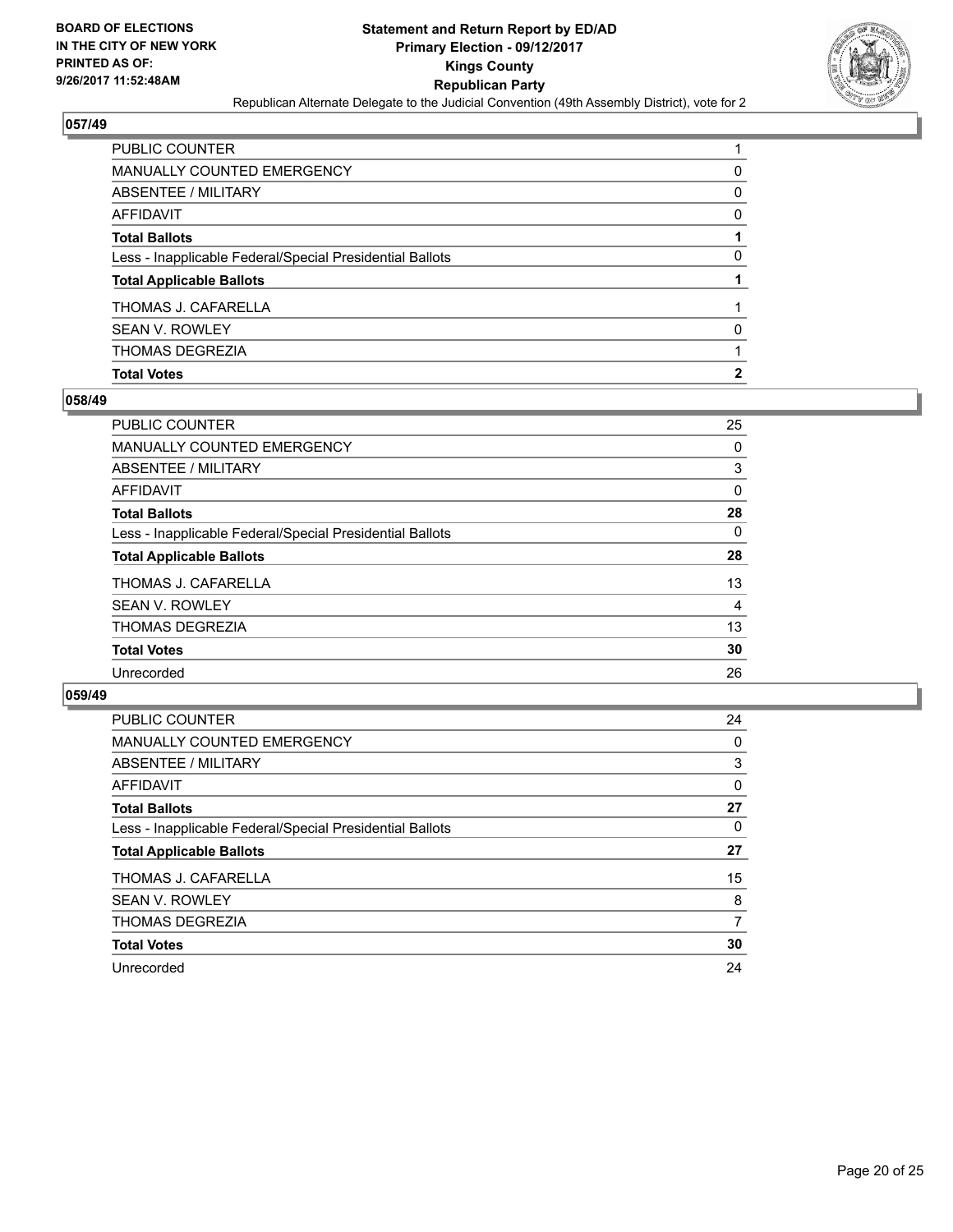

| <b>Total Votes</b>                                       | 2        |
|----------------------------------------------------------|----------|
| THOMAS DEGREZIA                                          | 0        |
| <b>SEAN V. ROWLEY</b>                                    |          |
| THOMAS J. CAFARELLA                                      |          |
| <b>Total Applicable Ballots</b>                          |          |
| Less - Inapplicable Federal/Special Presidential Ballots | 0        |
| <b>Total Ballots</b>                                     |          |
| <b>AFFIDAVIT</b>                                         | 0        |
| ABSENTEE / MILITARY                                      | $\Omega$ |
| <b>MANUALLY COUNTED EMERGENCY</b>                        | 0        |
| <b>PUBLIC COUNTER</b>                                    |          |

# **061/49**

| PUBLIC COUNTER                                           | 6              |
|----------------------------------------------------------|----------------|
| MANUALLY COUNTED EMERGENCY                               | 0              |
| ABSENTEE / MILITARY                                      |                |
| AFFIDAVIT                                                | 0              |
| Total Ballots                                            | 7              |
| Less - Inapplicable Federal/Special Presidential Ballots | 0              |
| <b>Total Applicable Ballots</b>                          | 7              |
| THOMAS J. CAFARELLA                                      | $\overline{7}$ |
| SEAN V. ROWLEY                                           | $\overline{2}$ |
| THOMAS DEGREZIA                                          | 4              |
| <b>Total Votes</b>                                       | 13             |
| Unrecorded                                               |                |
|                                                          |                |

| <b>Total Applicable Ballots</b>                          | 5 |
|----------------------------------------------------------|---|
| Less - Inapplicable Federal/Special Presidential Ballots | 0 |
| <b>Total Ballots</b>                                     | 5 |
| AFFIDAVIT                                                | 0 |
| ABSENTEE / MILITARY                                      | 0 |
| <b>MANUALLY COUNTED EMERGENCY</b>                        | 0 |
| PUBLIC COUNTER                                           | 5 |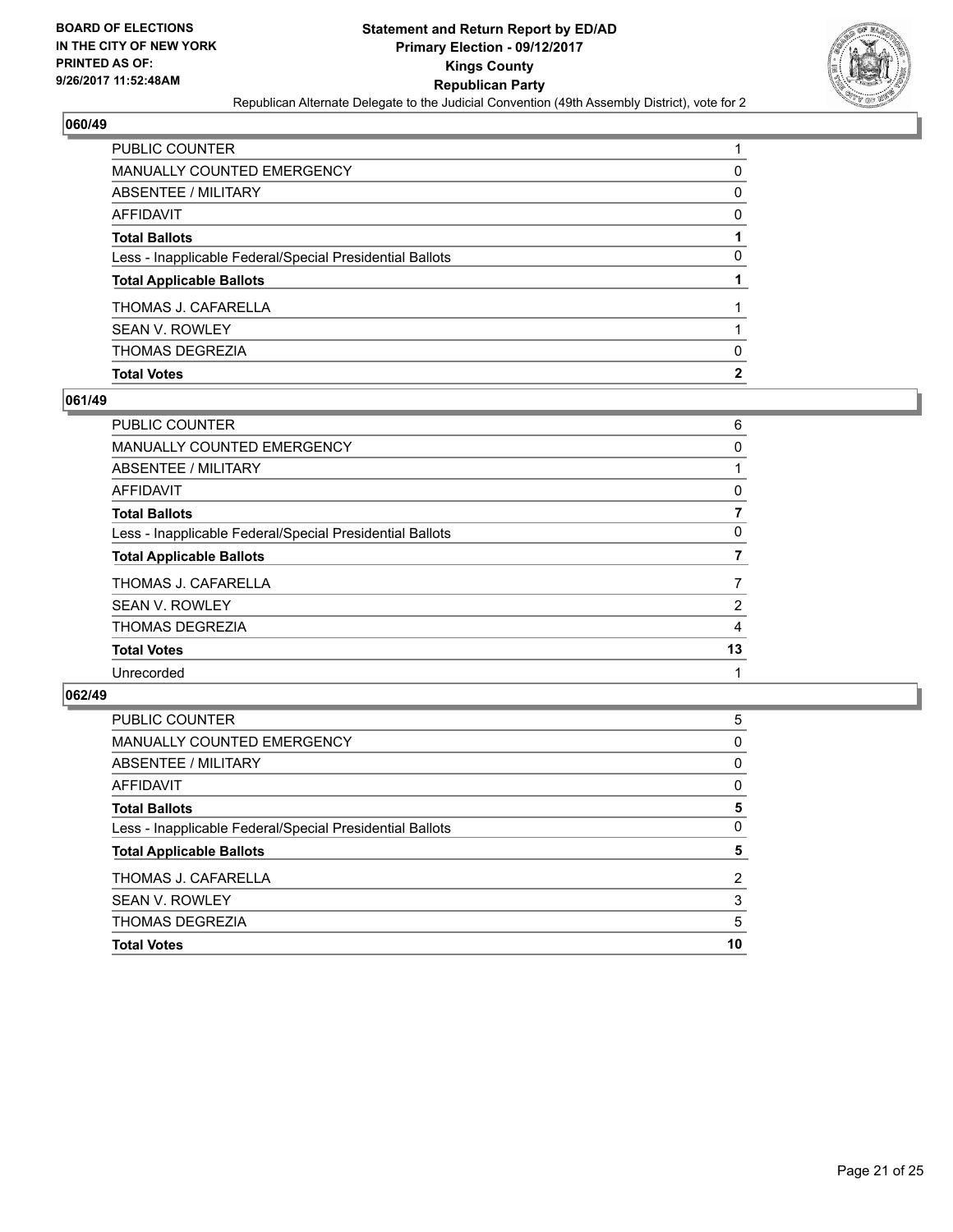

| <b>PUBLIC COUNTER</b>                                    | 50 |
|----------------------------------------------------------|----|
| <b>MANUALLY COUNTED EMERGENCY</b>                        | 0  |
| ABSENTEE / MILITARY                                      |    |
| AFFIDAVIT                                                | 0  |
| <b>Total Ballots</b>                                     | 51 |
| Less - Inapplicable Federal/Special Presidential Ballots | 0  |
| <b>Total Applicable Ballots</b>                          | 51 |
| THOMAS J. CAFARELLA                                      | 25 |
| <b>SEAN V. ROWLEY</b>                                    | 11 |
| THOMAS DEGREZIA                                          | 25 |
| <b>Total Votes</b>                                       | 61 |
| Unrecorded                                               | 41 |

#### **064/49**

| <b>MANUALLY COUNTED EMERGENCY</b>                        | 0        |
|----------------------------------------------------------|----------|
| ABSENTEE / MILITARY                                      |          |
| <b>AFFIDAVIT</b>                                         | 0        |
| <b>Total Ballots</b>                                     | 3        |
| Less - Inapplicable Federal/Special Presidential Ballots | 0        |
| <b>Total Applicable Ballots</b>                          | 3        |
| THOMAS J. CAFARELLA                                      | 3        |
| <b>SEAN V. ROWLEY</b>                                    | $\Omega$ |
| <b>THOMAS DEGREZIA</b>                                   | 3        |
| <b>Total Votes</b>                                       | 6        |
|                                                          |          |

| <b>PUBLIC COUNTER</b>                                    | 23 |
|----------------------------------------------------------|----|
| <b>MANUALLY COUNTED EMERGENCY</b>                        | 0  |
| ABSENTEE / MILITARY                                      | 5  |
| <b>AFFIDAVIT</b>                                         | 0  |
| <b>Total Ballots</b>                                     | 28 |
| Less - Inapplicable Federal/Special Presidential Ballots | 0  |
| <b>Total Applicable Ballots</b>                          | 28 |
| THOMAS J. CAFARELLA                                      | 14 |
| <b>SEAN V. ROWLEY</b>                                    | 9  |
| <b>THOMAS DEGREZIA</b>                                   | 13 |
| <b>Total Votes</b>                                       | 36 |
| Unrecorded                                               | 20 |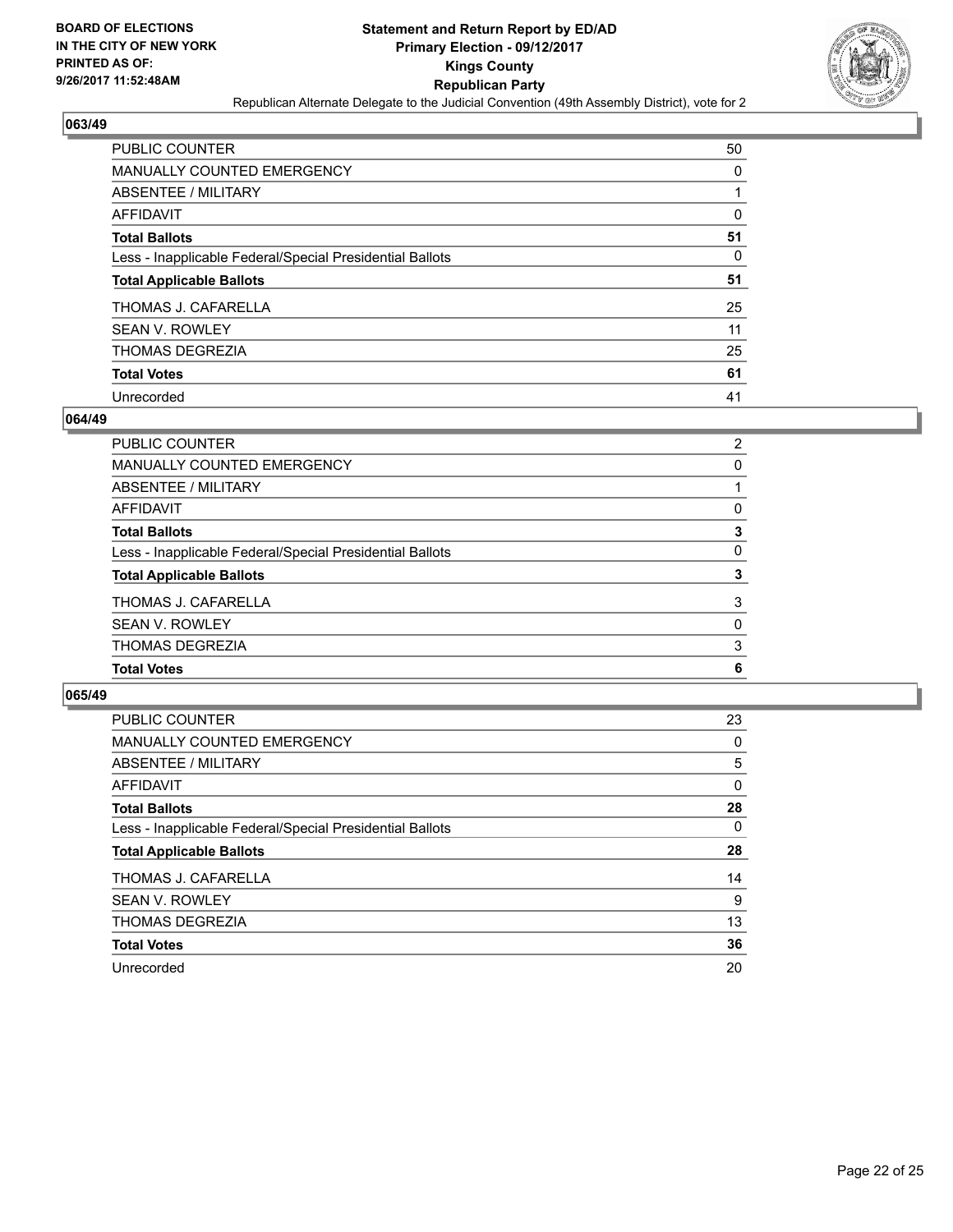

| PUBLIC COUNTER                                           | 3 |
|----------------------------------------------------------|---|
| MANUALLY COUNTED EMERGENCY                               | 0 |
| ABSENTEE / MILITARY                                      |   |
| <b>AFFIDAVIT</b>                                         | 0 |
| <b>Total Ballots</b>                                     | 4 |
| Less - Inapplicable Federal/Special Presidential Ballots | 0 |
| <b>Total Applicable Ballots</b>                          | 4 |
| THOMAS J. CAFARELLA                                      |   |
| <b>SEAN V. ROWLEY</b>                                    |   |
| <b>THOMAS DEGREZIA</b>                                   | 3 |
| <b>Total Votes</b>                                       | 5 |
| Unrecorded                                               | 3 |

#### **067/49**

| <b>PUBLIC COUNTER</b>                                    | $\overline{2}$ |
|----------------------------------------------------------|----------------|
| <b>MANUALLY COUNTED EMERGENCY</b>                        | $\Omega$       |
| <b>ABSENTEE / MILITARY</b>                               | 0              |
| <b>AFFIDAVIT</b>                                         | 0              |
| <b>Total Ballots</b>                                     | $\overline{2}$ |
| Less - Inapplicable Federal/Special Presidential Ballots | $\Omega$       |
| <b>Total Applicable Ballots</b>                          | $\mathbf{2}$   |
| THOMAS J. CAFARELLA                                      | $\overline{2}$ |
| <b>SEAN V. ROWLEY</b>                                    |                |
| <b>THOMAS DEGREZIA</b>                                   |                |
| <b>Total Votes</b>                                       | 4              |
|                                                          |                |

| PUBLIC COUNTER                                           | 0 |
|----------------------------------------------------------|---|
| <b>MANUALLY COUNTED EMERGENCY</b>                        | 0 |
| ABSENTEE / MILITARY                                      | 0 |
| AFFIDAVIT                                                | 0 |
| <b>Total Ballots</b>                                     | 0 |
| Less - Inapplicable Federal/Special Presidential Ballots | 0 |
| <b>Total Applicable Ballots</b>                          | 0 |
| THOMAS J. CAFARELLA                                      | 0 |
| <b>SEAN V. ROWLEY</b>                                    | 0 |
| <b>THOMAS DEGREZIA</b>                                   | 0 |
| <b>Total Votes</b>                                       | 0 |
|                                                          |   |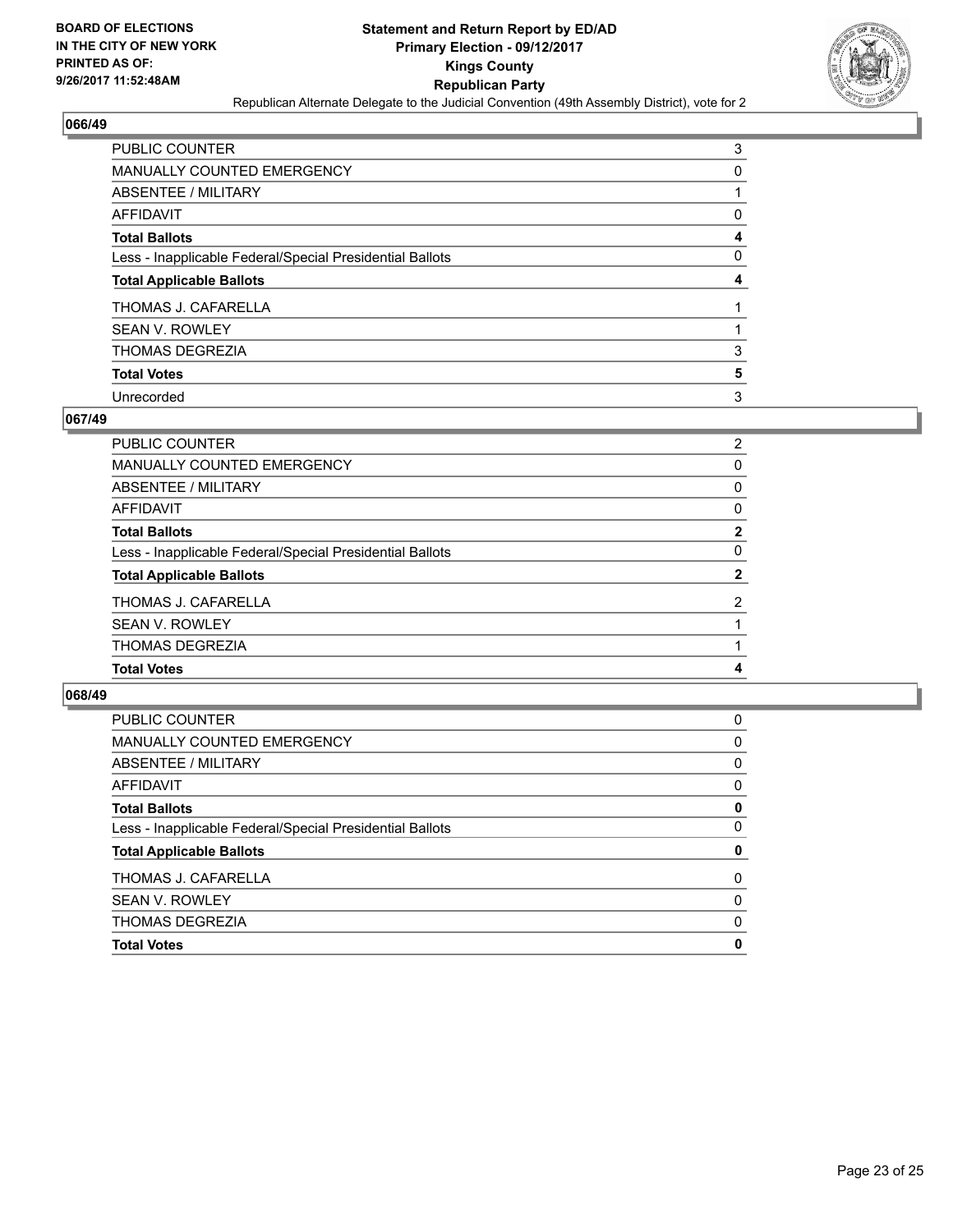

| PUBLIC COUNTER                                           | 0 |
|----------------------------------------------------------|---|
| <b>MANUALLY COUNTED EMERGENCY</b>                        | 0 |
| ABSENTEE / MILITARY                                      |   |
| <b>AFFIDAVIT</b>                                         | 0 |
| <b>Total Ballots</b>                                     |   |
| Less - Inapplicable Federal/Special Presidential Ballots | 0 |
| <b>Total Applicable Ballots</b>                          |   |
| THOMAS J. CAFARELLA                                      |   |
| <b>SEAN V. ROWLEY</b>                                    | 0 |
| <b>THOMAS DEGREZIA</b>                                   | 0 |
| <b>Total Votes</b>                                       |   |
| Unrecorded                                               |   |

#### **070/49**

| <b>Total Votes</b>                                       | 12 |
|----------------------------------------------------------|----|
| <b>THOMAS DEGREZIA</b>                                   | 3  |
| <b>SEAN V. ROWLEY</b>                                    | 3  |
| THOMAS J. CAFARELLA                                      | 6  |
| <b>Total Applicable Ballots</b>                          | 6  |
| Less - Inapplicable Federal/Special Presidential Ballots | 0  |
| <b>Total Ballots</b>                                     | 6  |
| <b>AFFIDAVIT</b>                                         | 0  |
| ABSENTEE / MILITARY                                      | 0  |
| <b>MANUALLY COUNTED EMERGENCY</b>                        | 0  |
| <b>PUBLIC COUNTER</b>                                    | 6  |

| <b>Total Votes</b>                                       | 0 |
|----------------------------------------------------------|---|
| <b>THOMAS DEGREZIA</b>                                   | 0 |
| <b>SEAN V. ROWLEY</b>                                    | 0 |
| THOMAS J. CAFARELLA                                      | 0 |
| <b>Total Applicable Ballots</b>                          | 0 |
| Less - Inapplicable Federal/Special Presidential Ballots | 0 |
| <b>Total Ballots</b>                                     | 0 |
| AFFIDAVIT                                                | 0 |
| ABSENTEE / MILITARY                                      | 0 |
| <b>MANUALLY COUNTED EMERGENCY</b>                        | 0 |
| PUBLIC COUNTER                                           | 0 |